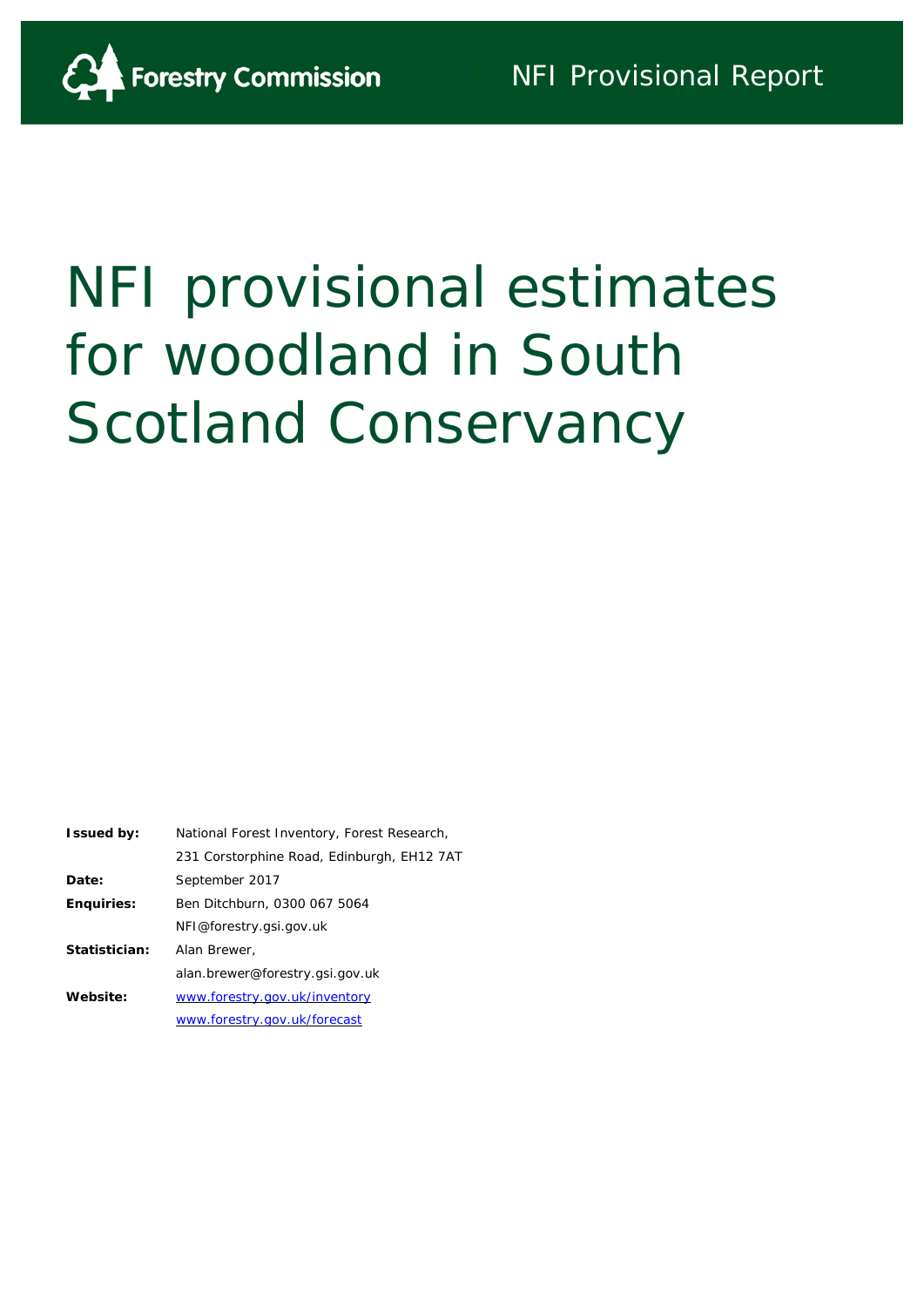# Summary

This report provides a detailed picture of stocked area of woodland, the standing volume of timber and associated biomass and carbon stock for South Scotland Conservancy. These estimates are a subset of those published as part of the 2012 growing stock information presented in the National Forest Inventory (NFI) *50-year forecasts of softwood timber availability* (2014) and *50-year forecast of hardwood timber availability* (2014). NFI reports are published at [www.forestry.gov.uk/inventory.](http://www.forestry.gov.uk/inventory)

In addition, the report provides forecasts of timber availability, standing volume and increment for softwoods and hardwoods arising from the stocked area and standing volume. Forecasts are based on the 'headline' harvesting scenario described in the 50 year forecast NFI reports.

The estimates provided in this report are provisional in nature.

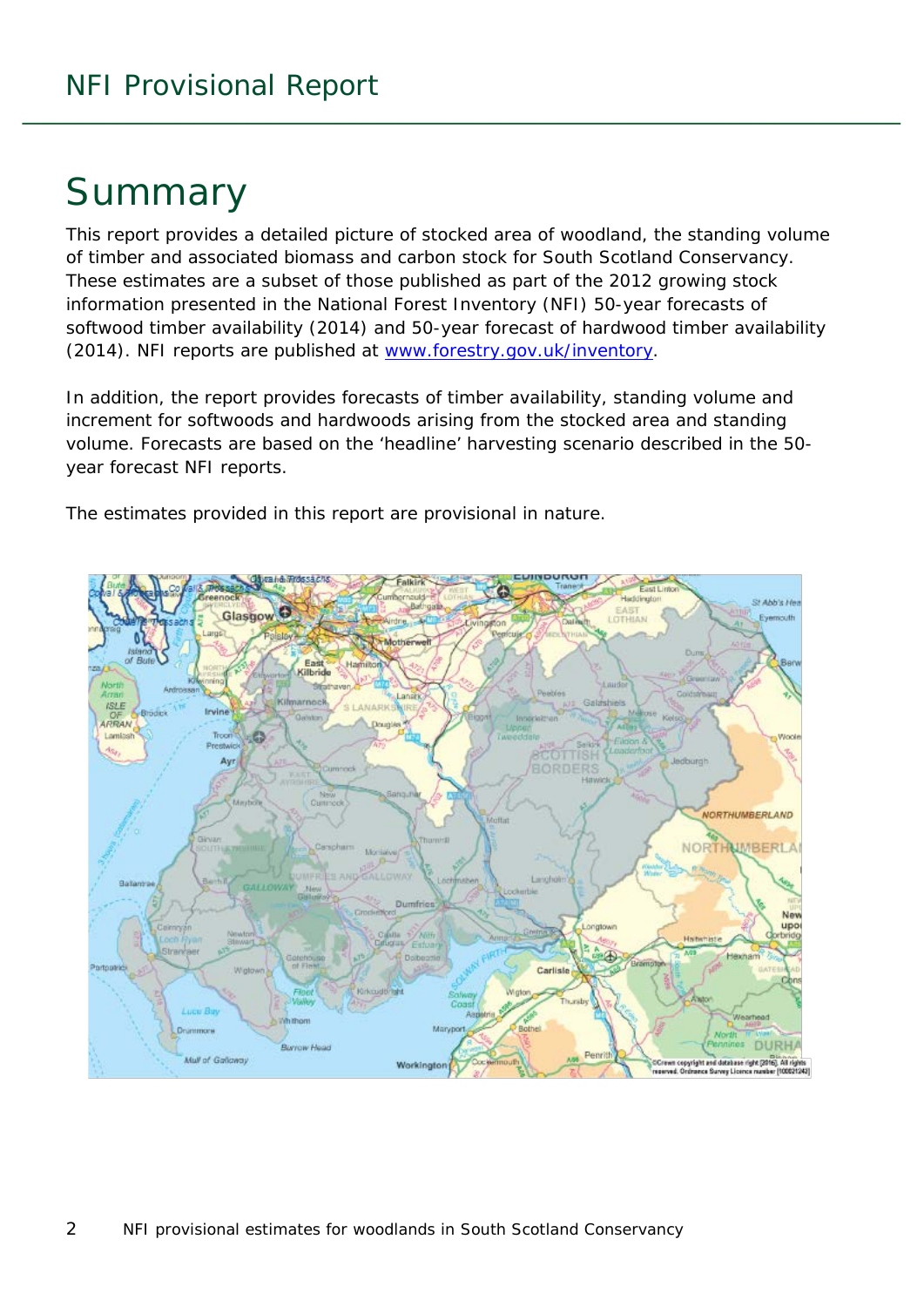# **Contents**

## Figures

| <b>Figure 1</b> Principal tree species composition by stocked area at 31 March 20127      |  |
|-------------------------------------------------------------------------------------------|--|
| <b>Figure 2</b> Principal tree species composition by standing volume at 31 March 2012 10 |  |
|                                                                                           |  |
| <b>Figure 4</b> Overview of 50-year forecast of average annual softwood availability 23   |  |
|                                                                                           |  |
|                                                                                           |  |
| Figure 7 50-year forecast of softwood standing volume, increment and availability25       |  |
| Figure 8 50-year forecast of hardwood standing volume, increment and availability 25      |  |

# Tables

| Table 7 Standing volume by mean stand dbh class at 31 March 2012  12             |  |
|----------------------------------------------------------------------------------|--|
| <b>Table 8</b> Standing biomass by principal tree species at 31 March 2012 13    |  |
| <b>Table 9</b> Total carbon stocks in principal tree species at 31 March 2012 14 |  |
|                                                                                  |  |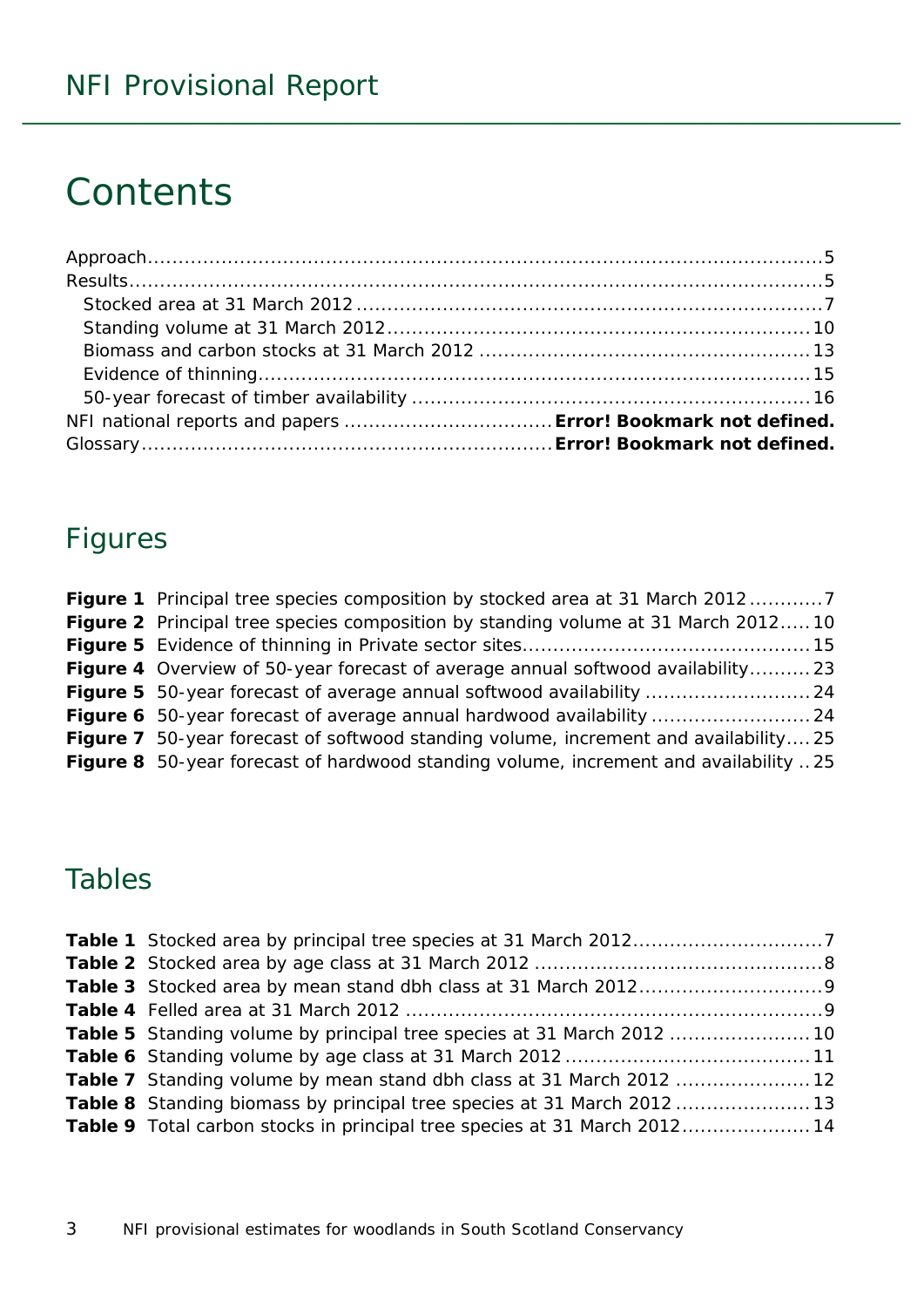| Table 10 50-year forecast of average annual timber availability by time period and     |
|----------------------------------------------------------------------------------------|
|                                                                                        |
| Table 10 (cont'd) 50-year forecast of average annual timber availability by time       |
|                                                                                        |
| Table 10 (cont'd) 50-year forecast of average annual timber availability by time       |
|                                                                                        |
| Table 11 50-year forecast of standing volume; average annual volumes within periods    |
|                                                                                        |
| Table 12 50-year forecast of net increment; average annual volumes within periods . 22 |
|                                                                                        |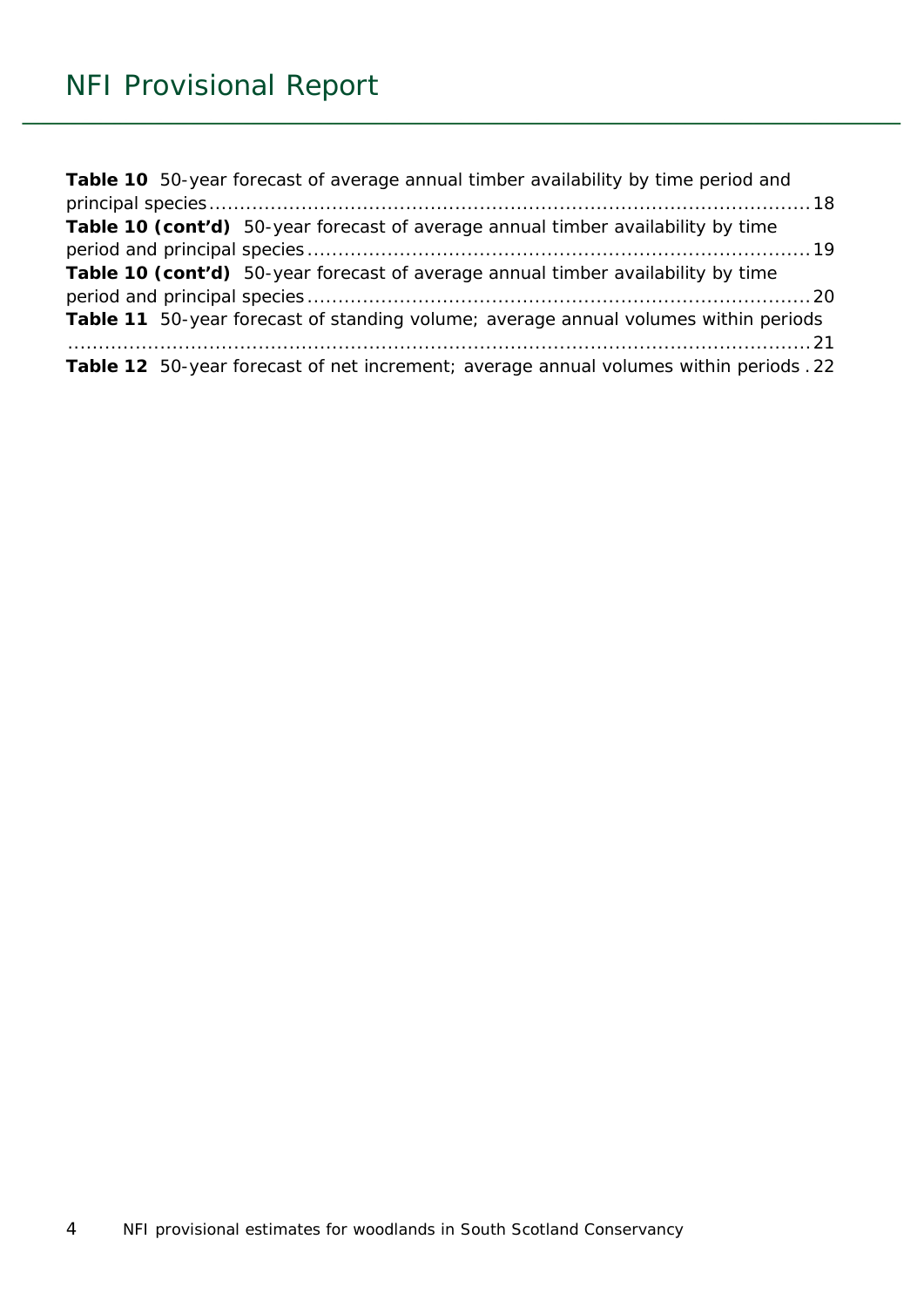# <span id="page-4-0"></span>Approach

The approach taken in the derivation of these results and to be used in their interpretation is described in the full suite of forecast reports which can be found at [www.forestry.gov.uk/forecast.](http://www.forestry.gov.uk/forecast) Refer to the *Standing timber volume in coniferous trees in Britain* (2012) and the *NFI preliminary estimates of quantities of broadleaved species in British Woodlands with special focus on ash* (2012) reports for a description of the underlying methodologies and interpretation, and also for the Scotland and GB context. Refer to the *NFI forecasts methodology overview* (2012) report for a detailed description and discussion of forecasting future availability of timber from NFI field survey data and from information in the Forestry Commission's sub-compartment database (SCDB). The wider context of forecasts of timber production from woodland in Great Britain and its constituent countries under a range of harvesting scenarios can be found in the *50-year forecast of softwood timber availability* (2014) and the *50-year forecast of hardwood timber availability* (2104).

The estimates reported here are based upon field samples assessed between October 2009 and August 2013, the results of which have been subjected to rigorous data quality assurance procedures.

# <span id="page-4-1"></span>**Results**

The results presented in this report are estimates of standing volumes and stocked areas at 31 March 2012, and 50-year forecasts of softwood and hardwood availability under the 'headline' harvesting scenario for South Scotland Conservancy. The data sources used for the compilation of these estimates are the same as described in the National Forest Inventory reports *Standing timber volume for coniferous trees in Britain* (2012), the *50-year forecast of softwood availability* (2014) and the *50-year forecast of hardwood availability* (2014). Estimates for the Forestry Commission (FC) estate are derived from the FC's sub-compartment database, while those for the private sector (i.e. non-FC) estate are derived from information collected in the NFI field survey. A fuller description of these data sources and how they are used in the production of estimates, including sampling standard errors attached to the private sector estimates, is provided in the earlier documents.

Results are provided for stocked area at 31 March 2012 (**Figure 1** and **Tables 1-3**), felled area (**Table 4**), standing volume at 31 March 2012 (**Figure 2** and **Tables 5-7**), biomass and carbon stocks at 31 March 2012 (**Tables 8-9**), evidence of thinning in Private sector stands from the NFI field survey (**Figure 3**) and the "headline" 50-year forecast (**Figures 4-8** and **Tables 10-12**).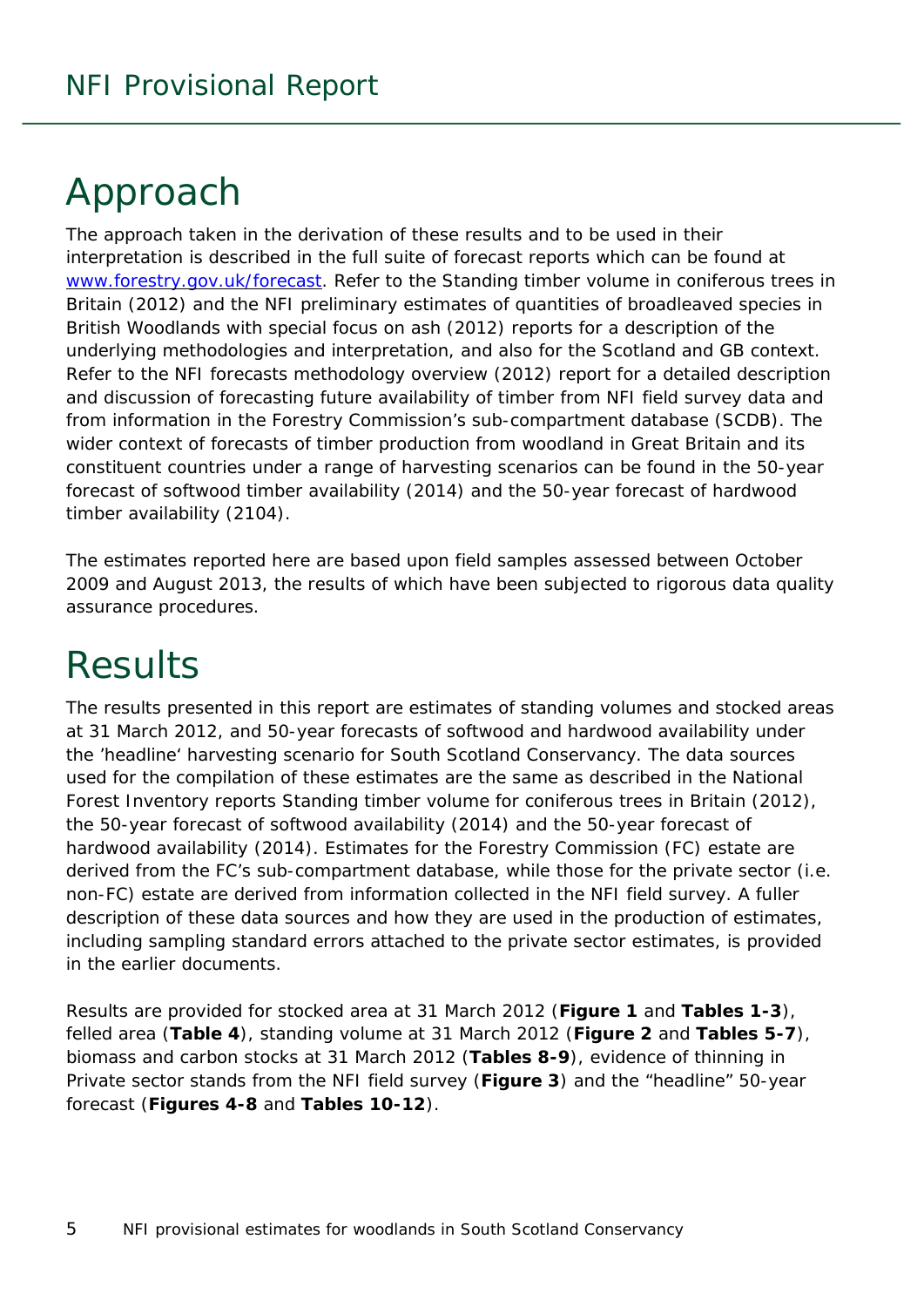The values in the tables have been independently rounded, so may not add to the totals shown. In some breakdowns of Private sector estimates, the estimates in the body of the table may not sum to the quoted total because each individual value, including the total, has been independently generated by the estimation procedure used for results from the NFI sample survey. Sampling standard errors (SE) attached to Private sector estimates are expressed in relative terms (%) to the right of the relevant estimate.

Caution needs to be applied in the interpretation of estimates with high relative standard errors. Such estimates cannot be relied upon to provide a value close to the actual value in the population reported on, and should be regarded as indicative values of the general level of the actual population value. Estimates and their standard errors with relative standard errors exceeding 25% are shown in amber in the tables as an indication that these estimates need to be treated with such caution. More precise estimates of these statistics would require further samples focused on the particular population of interest.

Where the standard error is high this indicates that the estimate should be interpreted with a degree of caution. Any estimate with a relatively large standard error is shown in amber in the tables.

These standard errors depend on the combination of a number of factors but broadly:

- The more woodland that is within the area of interest the more samples that will have been selected, generally leading to lower standard errors
- Increasing the number of categories and sub-categories used (e.g. conifers and broadleaves then sub-divided into species groupings) may well result in higher standard errors, especially for the categories that occur less frequently such as minor species
- More variability will also result in higher standard errors; for instance if a species is usually more evenly stocked when compared with another then its standard error will tend to be lower than the latter species.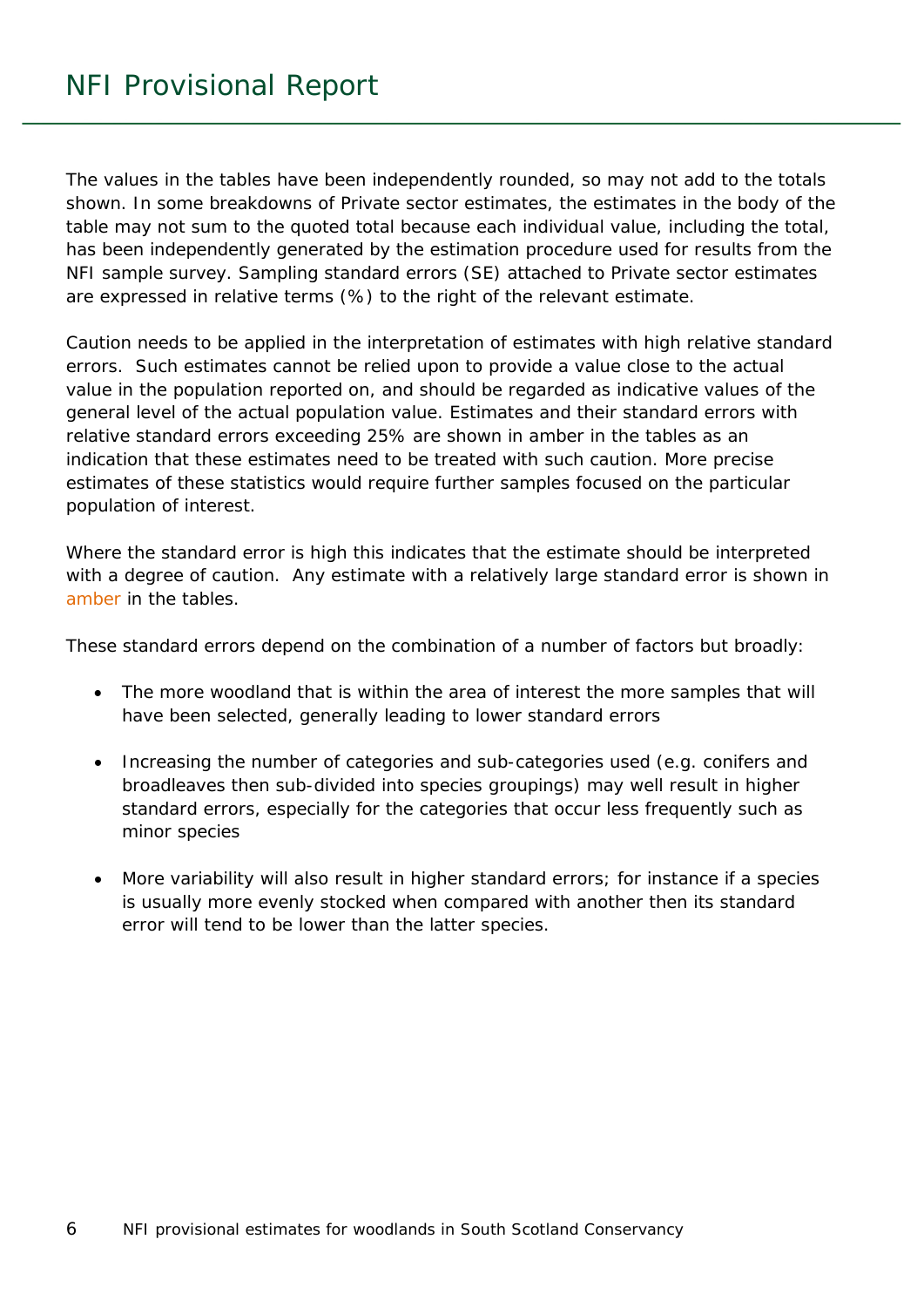### <span id="page-6-0"></span>Stocked area at 31 March 2012



#### <span id="page-6-1"></span>**Figure 1** Principal tree species composition by stocked area at 31 March 2012

#### <span id="page-6-2"></span>**Table 1** Stocked area by principal tree species at 31 March 2012 Other broadleaves

|                        | FC                 | Private sector     |                | $\overline{\text{Total}}$ |
|------------------------|--------------------|--------------------|----------------|---------------------------|
| Principal species      | area               | area               | SE%            | area                      |
|                        | $(000 \text{ ha})$ | $(000 \text{ ha})$ |                | $(000 \text{ ha})$        |
| Conifers               |                    |                    |                |                           |
| Sitka spruce           | 80.6               | 100.6              | 3              | 181.1                     |
| Scots pine             | 2.0                | 7.1                | 14             | 9.1                       |
| Norway spruce          | 2.9                | 5.9                | 16             | 8.7                       |
| Larches                | 7.7                | 9.0                | 11             | 16.6                      |
| Douglas fir            | $<$ 1              | 1.9                | 27             | 2.8                       |
| Lodgepole pine         | 6.0                | 2.3                | 25             | 8.3                       |
| Other conifers         | $<$ 1              | 1.2                | 26             | 1.9                       |
| <b>All conifers</b>    | 100.7              | 128.4              | $\overline{2}$ | 229.1                     |
| <b>Broadleaves</b>     |                    |                    |                |                           |
| Oak                    | $<$ 1              | 5.3                | 12             | 5.8                       |
| Beech                  | $<$ 1              | 3.4                | 15             | 3.5                       |
| Sycamore               | $<$ 1              | 6.5                | 10             | 6.6                       |
| Ash                    | < 1                | 6.1                | 10             | 6.1                       |
| <b>Birch</b>           | < 1                | 9.6                | 10             | 10.2                      |
| Hazel                  | $<$ 1              | 1.5                | 23             | 1.5                       |
| Hawthorn               | < 1                | 4.4                | 16             | 4.4                       |
| Alder                  | $<$ 1              | 2.7                | 16             | 2.8                       |
| Willow                 | < 1                | 5.4                | 25             | 5.4                       |
| Other broadleaves      | 4.4                | 5.9                | 11             | 10.3                      |
| <b>All broadleaves</b> | 6.0                | 50.6               | 5              | 56.6                      |
| All species            |                    |                    |                |                           |
| <b>All species</b>     | 106.7              | 179.2              | $\mathbf{1}$   | 285.8                     |

7 NFI provisional estimates for woodlands in South Scotland Conservancy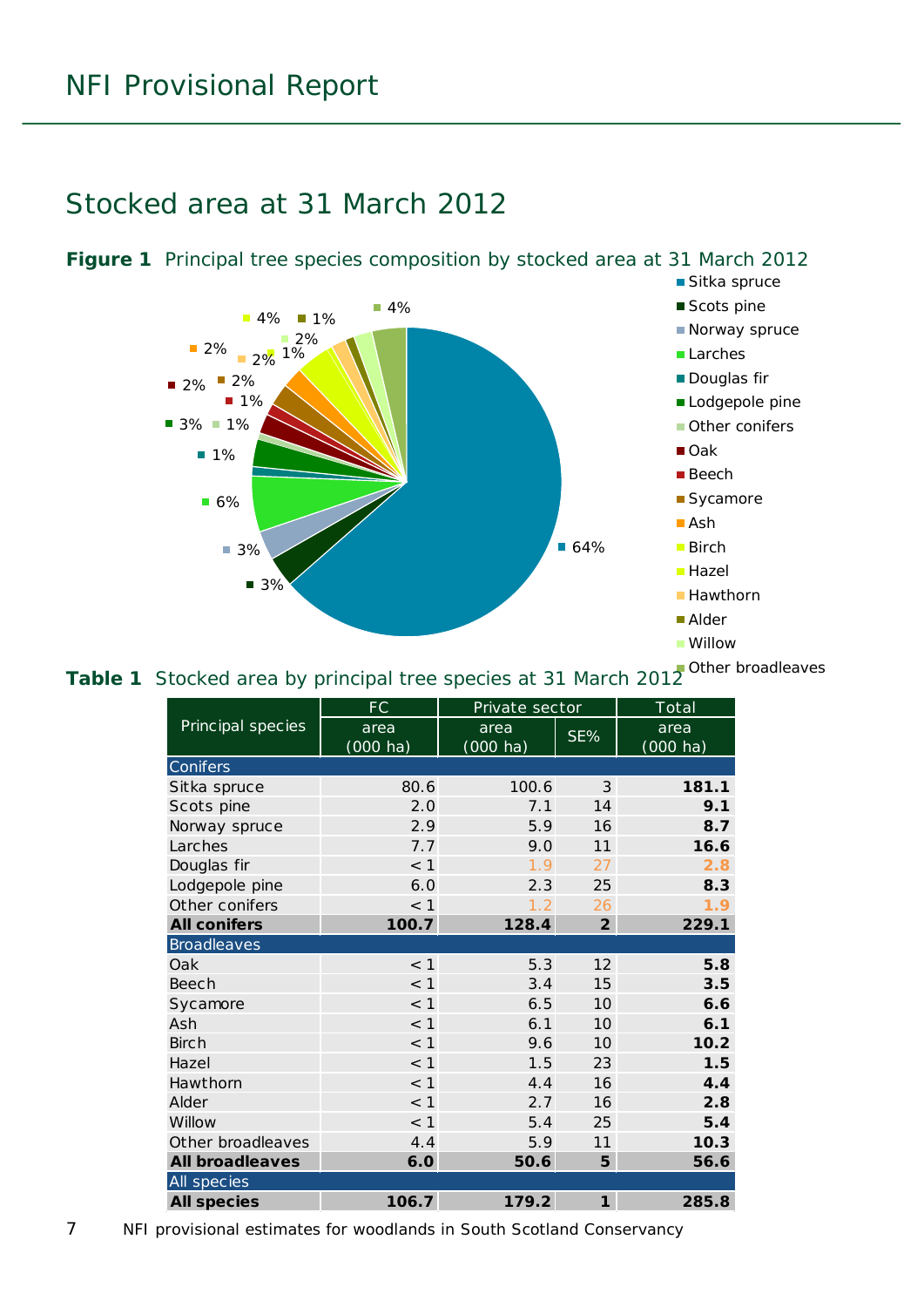#### <span id="page-7-0"></span>**Table 2** Stocked area by age class at 31 March 2012

|                    | FC          | Private sector     |                 | Total              |
|--------------------|-------------|--------------------|-----------------|--------------------|
| Age class          | area        | area               | SE%             | area               |
|                    | $(000)$ ha) | $(000 \text{ ha})$ |                 | $(000 \text{ ha})$ |
| All conifers       |             |                    |                 |                    |
| 0-10 years         | 16.1        | 20.7               | 8               | 36.8               |
| $11-20$ years      | 14.7        | 21.3               | 9               | 35.9               |
| $21-40$ years      | 42.7        | 57.2               | 6               | 99.9               |
| $41-60$ years      | 24.1        | 24.2               | 9               | 48.3               |
| $61-80$ years      | 2.8         | 2.6                | 25              | 5.3                |
| $81 + \gamma$ ears | < 1         | 2.5                | 27              | 2.8                |
| <b>Total</b>       | 100.7       | 128.4              | $\overline{2}$  | 229.1              |
| All broadleaves    |             |                    |                 |                    |
| 0-10 years         | 1.8         | 7.8                | 13              | 9.6                |
| $11-20$ years      | 1.7         | 10.8               | 10              | 12.5               |
| $21-40$ years      | 1.4         | 16.7               | 9               | 18.0               |
| $41-60$ years      | $<$ 1       | 9.6                | 10 <sup>1</sup> | 9.9                |
| $61-80$ years      | $<$ 1       | 2.9                | 19              | 3.2                |
| 81-100 years       | $<$ 1       | 1.7                | 28              | 1.7                |
| $100+$ years       | $<$ 1       | 1.2                | 26              | 1.6                |
| <b>Total</b>       | 6.0         | 50.6               | 5               | 56.6               |
| All species        |             |                    |                 |                    |
| $0-10$ years       | 17.9        | 28.6               | 6               | 46.5               |
| $11-20$ years      | 16.3        | 32.2               | 7               | 48.5               |
| $21-40$ years      | 44.1        | 74.0               | 5               | 118.1              |
| $41-60$ years      | 24.4        | 34.0               | $\overline{7}$  | 58.4               |
| 61-80 years        | 3.1         | 5.4                | 16              | 8.5                |
| 81-100 years       | $<$ 1       | 2.0                | 25              | 2.3                |
| $100+$ years       | < 1         | 3.1                | 22              | 3.6                |
| <b>Total</b>       | 106.7       | 179.2              | $\mathbf{1}$    | 285.8              |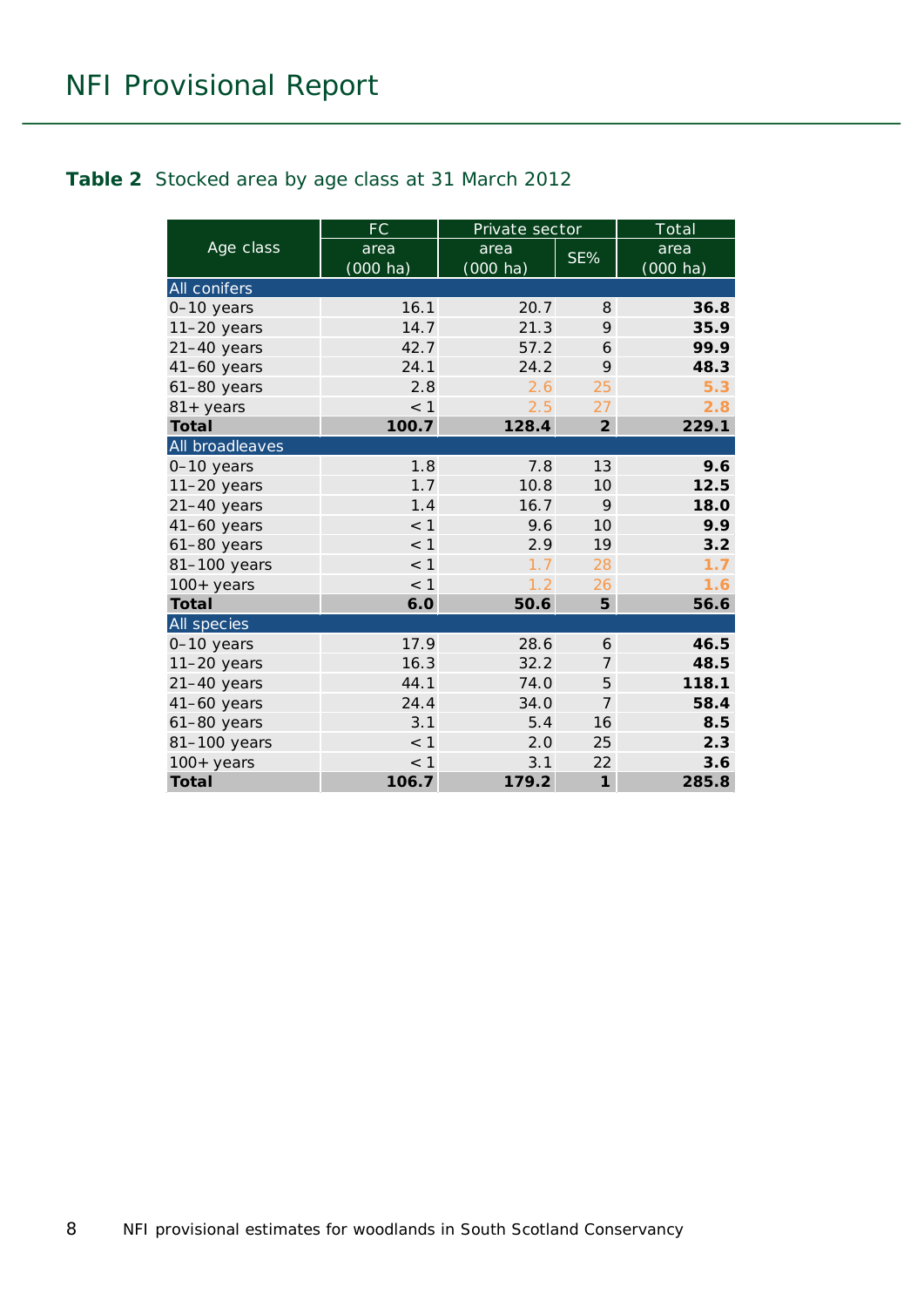#### <span id="page-8-0"></span>**Table 3** Stocked area by mean stand dbh class at 31 March 2012

|                 | FC         | Private sector     |                | Total              |
|-----------------|------------|--------------------|----------------|--------------------|
| Mean stand DBH  | area       | area               | SE%            | area               |
|                 | $(000$ ha) | $(000 \text{ ha})$ |                | $(000 \text{ ha})$ |
| All conifers    |            |                    |                |                    |
| $0 - 10$ cm     | 26.2       | 34.0               | 3              | 60.2               |
| 10-15 cm        | 19.3       | 14.2               | 12             | 33.6               |
| 15-20 cm        | 30.2       | 23.7               | 9              | 53.8               |
| 20-30 cm        | 19.6       | 41.9               | 6              | 61.5               |
| 30-40 cm        | 3.9        | 10.5               | 13             | 14.3               |
| 40-60 cm        | 1.5        | 3.3                | 19             | 4.8                |
| 60-80 cm        | 0.1        | 0.8                | 42             | 0.8                |
| $80+cm$         | 0.0        | 0.0                |                | 0.0                |
| <b>Total</b>    | 100.7      | 128.4              | $\overline{2}$ | 229.1              |
| All broadleaves |            |                    |                |                    |
| $0 - 10$ cm     | 4.5        | 24.2               | 11             | 28.8               |
| 10-15 cm        | 0.6        | 7.9                | 13             | 8.5                |
| 15-20 cm        | 0.4        | 4.4                | 13             | 4.9                |
| 20-30 cm        | 0.3        | 5.1                | 14             | 5.4                |
| 30-40 cm        | 0.1        | 3.5                | 14             | 3.6                |
| 40-60 cm        | 0.0        | 3.2                | 17             | 3.2                |
| 60-80 cm        | 0.0        | 1.9                | 26             | 1.9                |
| $80+cm$         | 0.0        | 0.4                | 46             | 0.4                |
| <b>Total</b>    | 6.0        | 50.6               | 5              | 56.6               |
| All species     |            |                    |                |                    |
| $0 - 10$ cm     | 30.7       | 58.4               | 6              | 89.1               |
| 10-15 cm        | 20.0       | 22.3               | 9              | 42.2               |
| 15-20 cm        | 30.6       | 28.2               | 8              | 58.8               |
| 20-30 cm        | 19.9       | 47.0               | 6              | 66.9               |
| 30-40 cm        | 3.9        | 14.0               | 10             | 18.0               |
| 40-60 cm        | 1.5        | 6.3                | 13             | 7.8                |
| 60-80 cm        | 0.1        | 2.7                | 22             | 2.8                |
| $80+cm$         | 0.0        | 0.4                | 45             | 0.4                |
| <b>Total</b>    | 106.7      | 179.2              | $\mathbf{1}$   | 285.8              |

#### <span id="page-8-1"></span>**Table 4** Felled area at 31 March 2012

| Clearfelled area | FC.                | Private sector     |     | Total              |
|------------------|--------------------|--------------------|-----|--------------------|
|                  | area               | area               | SE% | area               |
|                  | $(000 \text{ ha})$ | $(000 \text{ ha})$ |     | $(000 \text{ ha})$ |
|                  | 8.2                | 9.4                | 14  | 17.6               |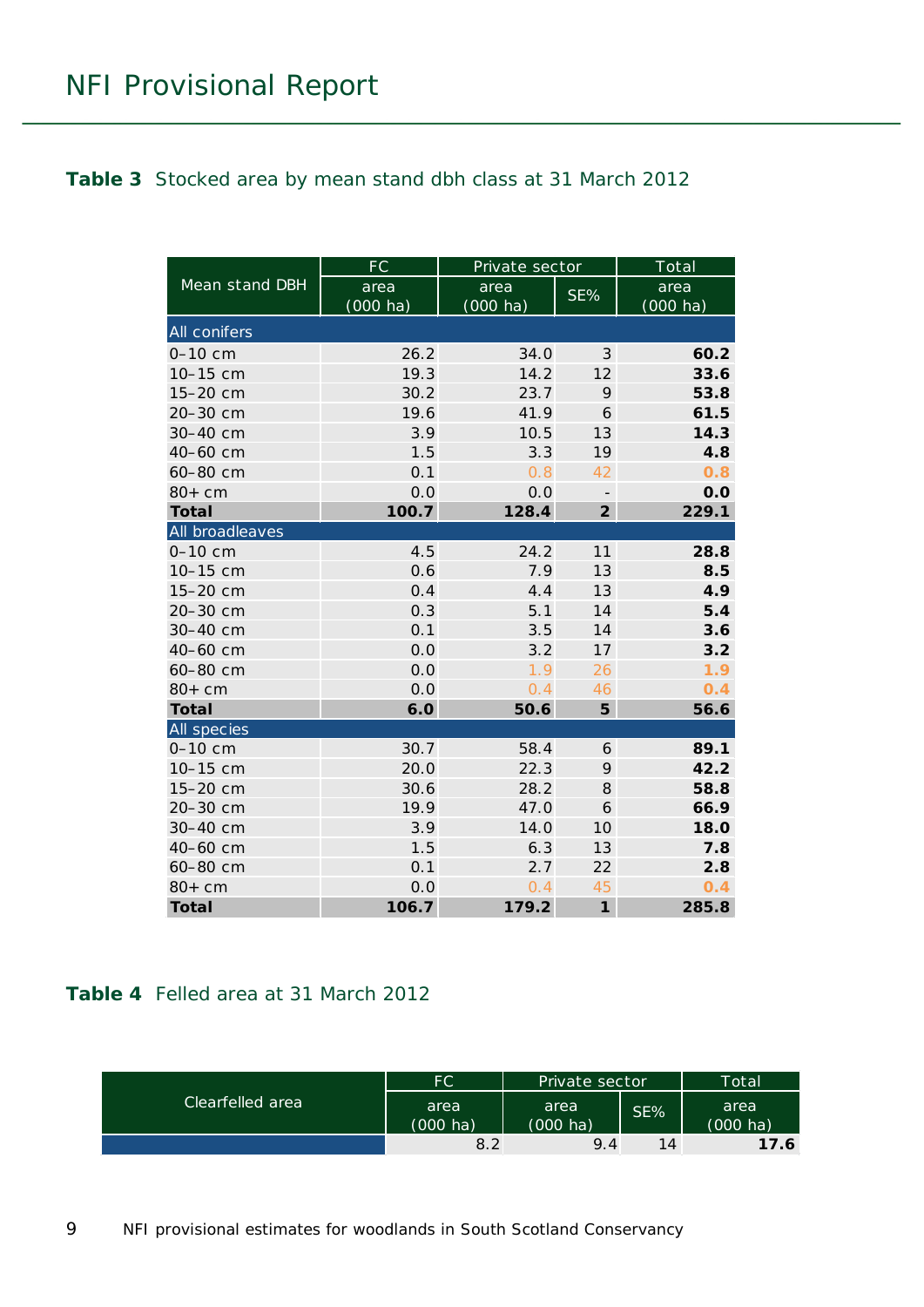### <span id="page-9-0"></span>Standing volume at 31 March 2012

 $\blacksquare$  71%  $4%$ ■ 5%  $1%$  $2%$ ■ 1%  $\blacksquare$  2% ■ 1% ■ 2% ■ 1% 1%  $\blacksquare$  0% ■ 0% 0% ■ 1% ■ Sitka spruce ■ Scots pine ■ Norway spruce ■ Larches **Douglas fir** Lodgepole pine **Other conifers**  $\Box$  Oak ■ Beech **Sycamore** ■ Ash ■ Birch **Hazel** ■ Hawthorn ■ Alder Willow **Other broadleaves** 

#### <span id="page-9-2"></span>**Table 5** Standing volume by principal tree species at 31 March 2012

|                        | FC                              | Private sector                  |                  | Total                           |
|------------------------|---------------------------------|---------------------------------|------------------|---------------------------------|
| Principal species      | volume                          | volume                          |                  | volume                          |
|                        | $(000 \text{ m}^3 \text{ obs})$ | $(000 \text{ m}^3 \text{ obs})$ | SE%              | $(000 \text{ m}^3 \text{ obs})$ |
| Conifers               |                                 |                                 |                  |                                 |
| Sitka spruce           | 17,267                          | 32,869                          | 5                | 50,135                          |
| Scots pine             | 247                             | 2,389                           | 17               | 2,636                           |
| Norway spruce          | 757                             | 2,300                           | 19               | 3,057                           |
| Larches                | 1,229                           | 2,626                           | 15               | 3,855                           |
| Douglas fir            | 200                             | 618                             | 36               | 818                             |
| Lodgepole pine         | 996                             | 431                             | 30               | 1,428                           |
| Other conifers         | 182                             | 513                             | 29               | 696                             |
| <b>All conifers</b>    | 20,878                          | 42,010                          | $\boldsymbol{4}$ | 62,888                          |
| <b>Broadleaves</b>     |                                 |                                 |                  |                                 |
| Oak                    | 82                              | 1,665                           | 20               | 1,747                           |
| Beech                  | 22                              | 938                             | 24               | 960                             |
| Sycamore               | 17                              | 1,521                           | 15               | 1,538                           |
| Ash                    | 9                               | 950                             | 18               | 959                             |
| <b>Birch</b>           | 49                              | 638                             | 14               | 687                             |
| Hazel                  | $<$ 1                           | 57                              | 32               | 58                              |
| Hawthorn               | $\mathbf 0$                     | 137                             | 17               | 137                             |
| Alder                  | 6                               | 318                             | 23               | 324                             |
| Willow                 | $\Omega$                        | 306                             | 29               | 306                             |
| Other broadleaves      | 143                             | 790                             | 25               | 933                             |
| <b>All broadleaves</b> | 327                             | 7,323                           | 8                | 7,650                           |
| All species            |                                 |                                 |                  |                                 |
| <b>All species</b>     | 21,205                          | 49,356                          | $\mathbf{3}$     | 70,560                          |

<span id="page-9-1"></span>

10 NFI provisional estimates for woodlands in South Scotland Conservancy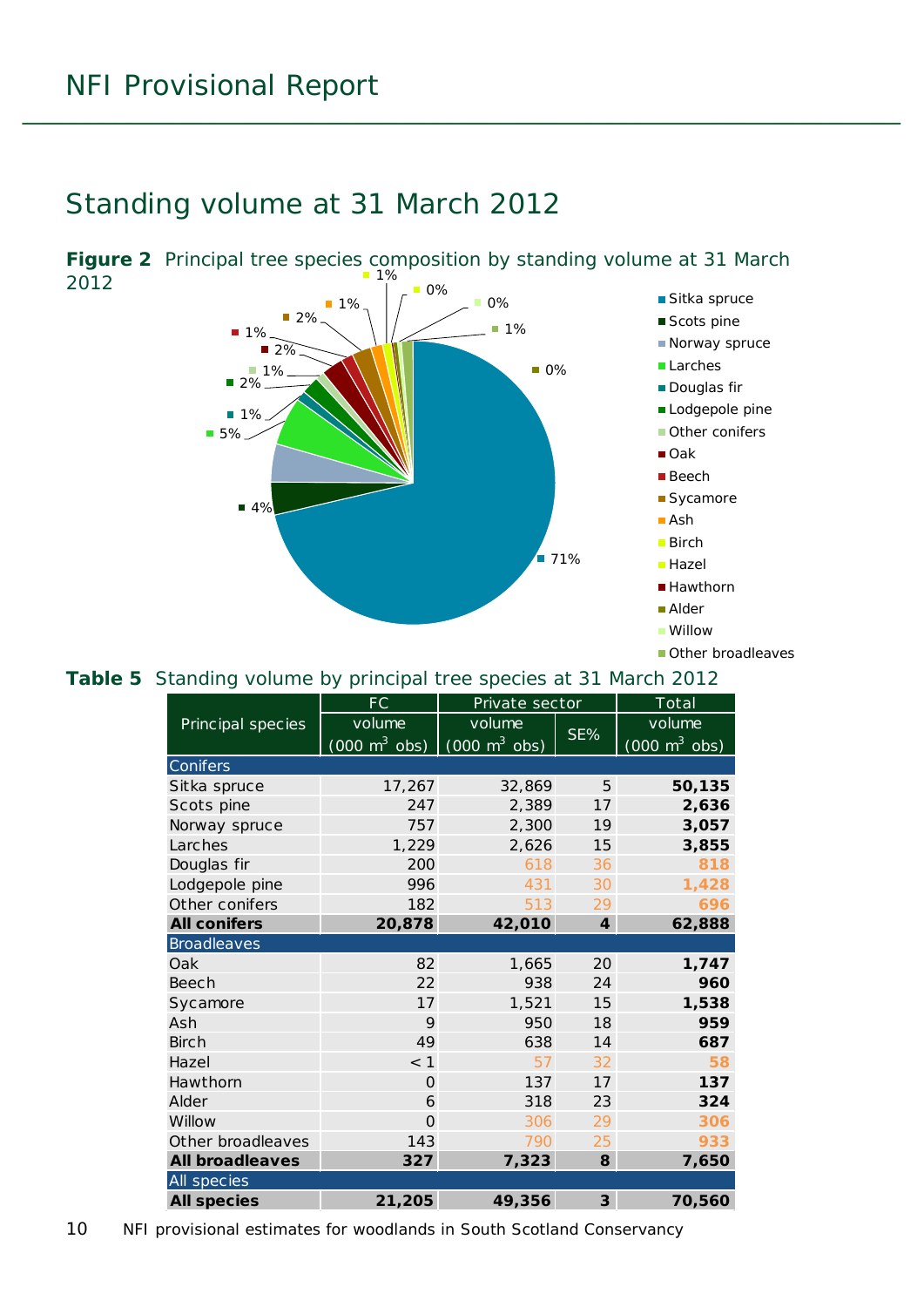#### <span id="page-10-0"></span>**Table 6** Standing volume by age class at 31 March 2012

|                     | <b>FC</b>                       | Private sector                  |                         | Total                               |
|---------------------|---------------------------------|---------------------------------|-------------------------|-------------------------------------|
| Age class           | volume                          | volume                          |                         | volume                              |
|                     | $(000 \text{ m}^3 \text{ obs})$ | $\int$ (000 m <sup>3</sup> obs) | SE%                     | $(000 \; \text{m}^3 \; \text{obs})$ |
| <b>All conifers</b> |                                 |                                 |                         |                                     |
| 0-10 years          | 5                               | $\mathbf{1}$                    | 44                      |                                     |
| $11-20$ years       | 431                             | 1,672                           | 15                      | 2,103                               |
| $21-40$ years       | 10,310                          | 24,359                          | $\overline{7}$          | 34,669                              |
| $41-60$ years       | 8,919                           | 13,723                          | 11                      | 22,642                              |
| $61-80$ years       | 1,073                           | 1,253                           | 26                      | 2,326                               |
| 81-100 years        | 113                             | 256                             | 45                      | 370                                 |
| $100+$ years        | 24                              | 747                             | 31                      | 771                                 |
| <b>Total</b>        | 20,878                          | 42,010                          | $\overline{\mathbf{4}}$ | 62,888                              |
| All broadleaves     |                                 |                                 |                         |                                     |
| 0-10 years          | $<$ 1                           | $\overline{7}$                  | 45                      | $\overline{7}$                      |
| $11-20$ years       | 12                              | 271                             | 22                      | 284                                 |
| $21-40$ years       | 66                              | 1,861                           | 11                      | 1,927                               |
| $41-60$ years       | 51                              | 2,433                           | 15                      | 2,485                               |
| $61-80$ years       | 61                              | 1,157                           | 27                      | 1,218                               |
| 81-100 years        | 15                              | 1,072                           | 29                      | 1,087                               |
| $100+$ years        | 122                             | 521                             | 31                      | 643                                 |
| <b>Total</b>        | 327                             | 7,323                           | 8                       | 7,650                               |
| <b>All</b> species  |                                 |                                 |                         |                                     |
| 0-10 years          | 5                               | 8                               | 40                      | 13                                  |
| $11-20$ years       | 444                             | 1,953                           | 14                      | 2,397                               |
| $21-40$ years       | 10,376                          | 26,226                          | 6                       | 36,602                              |
| $41-60$ years       | 8,971                           | 16,236                          | 9                       | 25,207                              |
| 61-80 years         | 1,134                           | 2,416                           | 19                      | 3,550                               |
| 81-100 years        | 128                             | 1,245                           | 26                      | 1,374                               |
| $100+years$         | 146                             | 1,271                           | 23                      | 1,418                               |
| <b>Total</b>        | 21,205                          | 49,356                          | $\mathbf{3}$            | 70,560                              |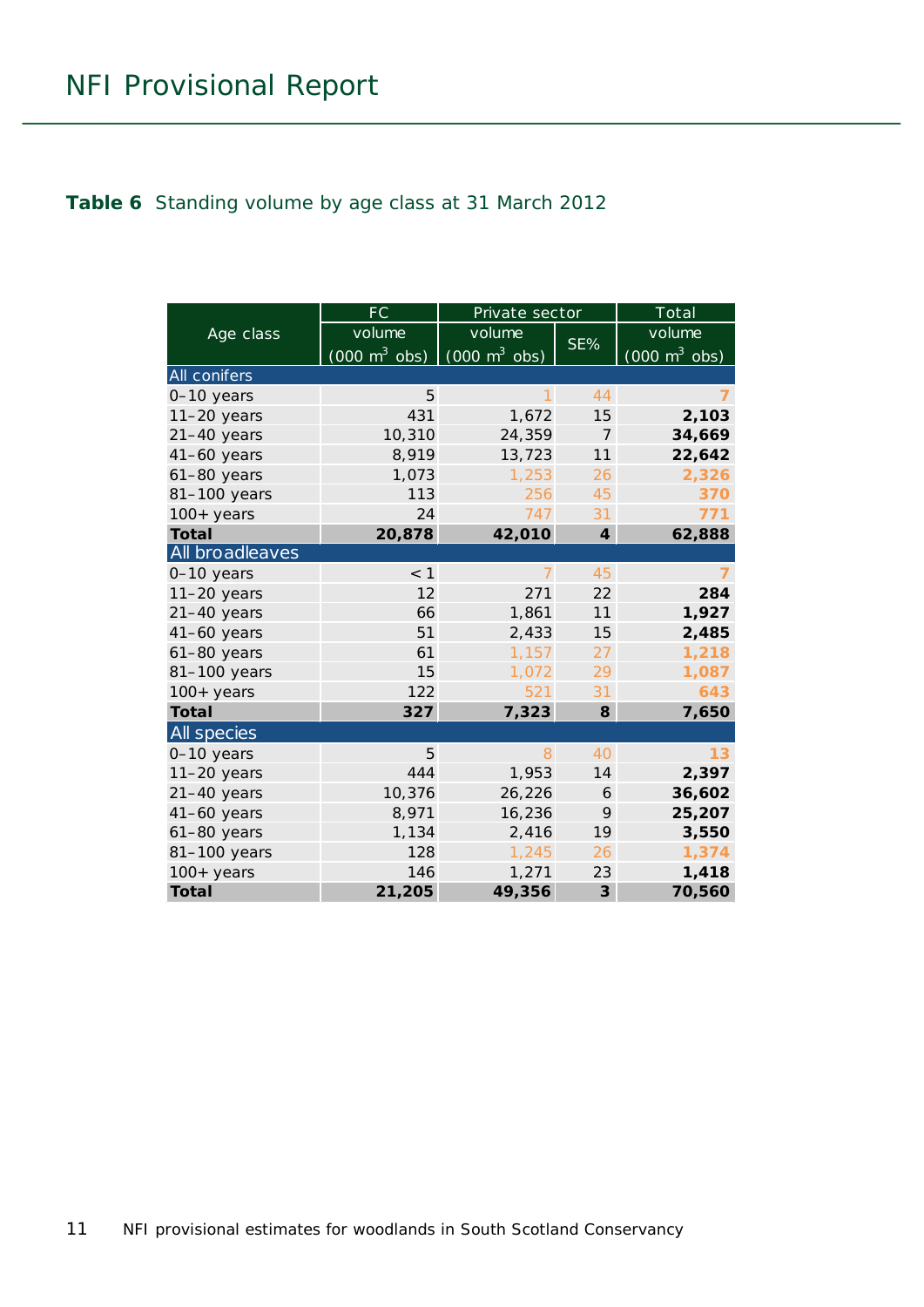#### <span id="page-11-0"></span>**Table 7** Standing volume by mean stand dbh class at 31 March 2012

|                 | FC<br>Private sector            |                                 |                          | Total                               |
|-----------------|---------------------------------|---------------------------------|--------------------------|-------------------------------------|
| Mean stand DBH  | volume                          | volume                          | SE%                      | volume                              |
|                 | $(000 \text{ m}^3 \text{ obs})$ | $(000 \text{ m}^3 \text{ obs})$ |                          | $(000 \; \text{m}^3 \; \text{obs})$ |
| All conifers    |                                 |                                 |                          |                                     |
| $0-7$ cm        | < 1                             | 3                               | 60                       | 4                                   |
| 7-10 cm         | 113                             | 413                             | 13                       | 526                                 |
| 10-15 cm        | 2,077                           | 1,817                           | 15                       | 3,894                               |
| 15-20 cm        | 8,586                           | 7,576                           | 10                       | 16,162                              |
| 20-30 cm        | 8,165                           | 23,311                          | $\overline{7}$           | 31,475                              |
| 30-40 cm        | 1,360                           | 6,563                           | 15                       | 7,923                               |
| 40-60 cm        | 526                             | 1,744                           | 18                       | 2,270                               |
| 60-80 cm        | 43                              | 583                             | 42                       | 626                                 |
| $80+cm$         | $\overline{7}$                  | $\Omega$                        | $\overline{\phantom{a}}$ | $\overline{7}$                      |
| <b>Total</b>    | 20,878                          | 42,010                          | $\overline{\mathbf{4}}$  | 62,888                              |
| All broadleaves |                                 |                                 |                          |                                     |
| $0-7$ cm        | $\mathbf{1}$                    | 45                              | 17                       | 46                                  |
| 7-10 cm         | 47                              | 389                             | 11                       | 437                                 |
| 10-15 cm        | 86                              | 775                             | 13                       | 861                                 |
| 15-20 cm        | 97                              | 683                             | 15                       | 780                                 |
| 20-30 cm        | 77                              | 1,100                           | 16                       | 1,178                               |
| 30-40 cm        | 13                              | 1,290                           | 18                       | 1,303                               |
| 40-60 cm        | 1                               | 1,440                           | 19                       | 1,441                               |
| 60-80 cm        | $\overline{2}$                  | 1,147                           | 29                       | 1,149                               |
| $80+cm$         | 1                               | 454                             | 45                       | 455                                 |
| <b>Total</b>    | 327                             | 7,323                           | 8                        | 7,650                               |
| All species     |                                 |                                 |                          |                                     |
| $0-7$ cm        | $\overline{2}$                  | 48                              | 17                       | 50                                  |
| 7-10 cm         | 161                             | 805                             | 9                        | 966                                 |
| 10-15 cm        | 2,163                           | 2,607                           | 11                       | 4,770                               |
| 15-20 cm        | 8,683                           | 8,288                           | 9                        | 16,971                              |
| 20-30 cm        | 8,242                           | 24,408                          | 7                        | 32,650                              |
| 30-40 cm        | 1,373                           | 7,889                           | 13                       | 9,262                               |
| 40-60 cm        | 527                             | 3,118                           | 13                       | 3,645                               |
| 60-80 cm        | 45                              | 1,735                           | 24                       | 1,781                               |
| $80+cm$         | 8                               | 456                             | 45                       | 465                                 |
| <b>Total</b>    | 21,205                          | 49,356                          | $\overline{\mathbf{3}}$  | 70,560                              |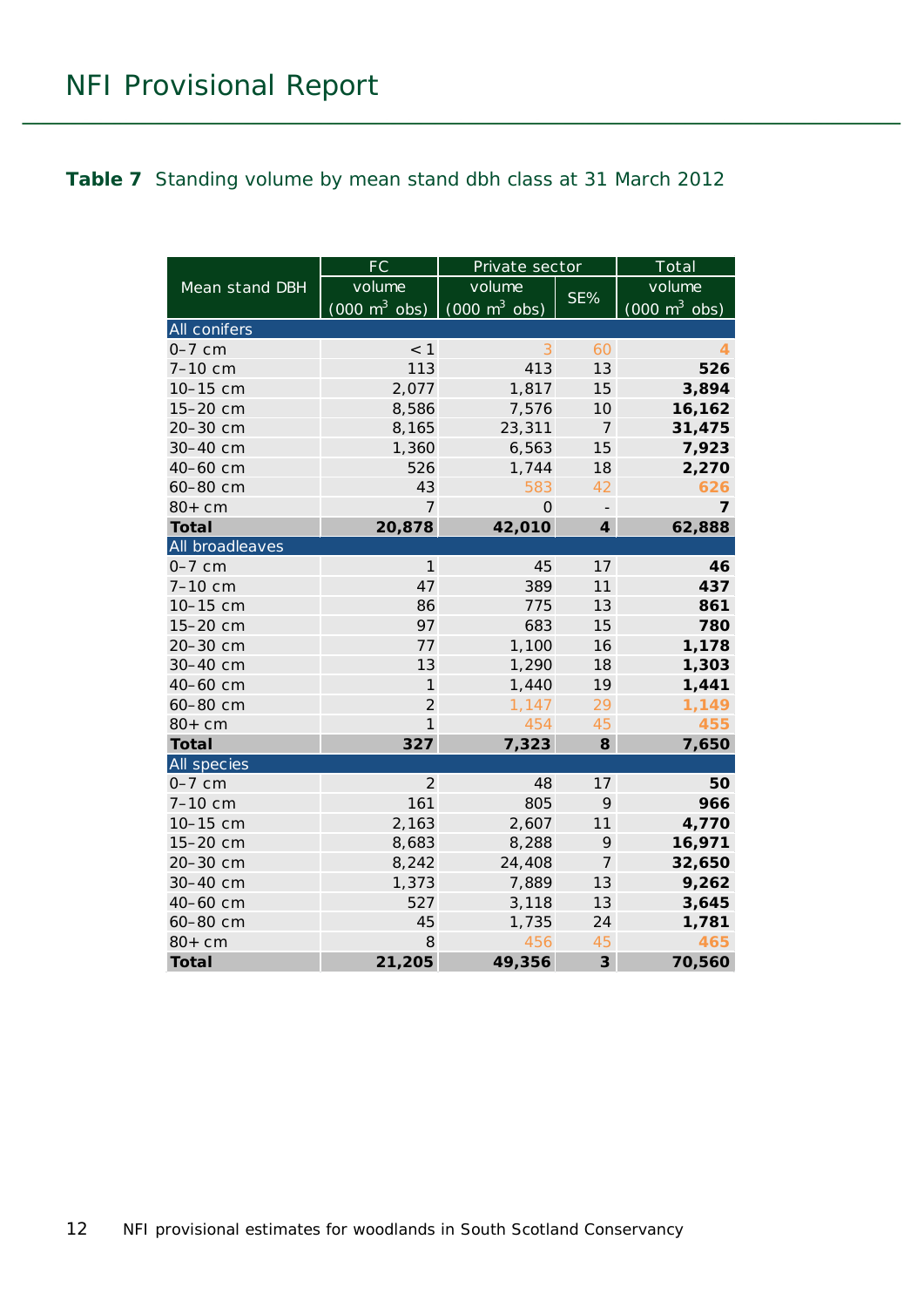# <span id="page-12-0"></span>Biomass and carbon stocks at 31 March 2012

<span id="page-12-1"></span>**Table 8** Standing biomass by principal tree species at 31 March 2012

|                        | FC                  | Private sector | Total          |             |  |  |
|------------------------|---------------------|----------------|----------------|-------------|--|--|
| Principal species      | biomass             | biomass        | SE%            | biomass     |  |  |
|                        | $(000 \text{ odt})$ | $(000$ odt)    |                | $(000$ odt) |  |  |
| <b>Conifers</b>        |                     |                |                |             |  |  |
| Sitka spruce           | 11,733              | 19,395         | 5              | 31,128      |  |  |
| Scots pine             | 183                 | 1,628          | 17             | 1,810       |  |  |
| Norway spruce          | 420                 | 1,210          | 19             | 1,631       |  |  |
| Larches                | 840                 | 1,578          | 14             | 2,419       |  |  |
| Douglas fir            | 140                 | 426            | 36             | 567         |  |  |
| Lodgepole pine         | 734                 | 310            | 29             | 1,043       |  |  |
| Other conifers         | 105                 | 266            | 28             | 371         |  |  |
| <b>All conifers</b>    | 14,156              | 24,964         | 3              | 39,120      |  |  |
| <b>Broadleaves</b>     |                     |                |                |             |  |  |
| Oak                    | 78                  | 1,407          | 19             | 1,485       |  |  |
| Beech                  | 21                  | 836            | 23             | 857         |  |  |
| Sycamore               | 16                  | 1,302          | 14             | 1,319       |  |  |
| Ash                    | 8                   | 866            | 17             | 875         |  |  |
| <b>Birch</b>           | 51                  | 672            | 14             | 722         |  |  |
| Hazel                  | $<$ 1               | 63             | 31             | 63          |  |  |
| Hawthorn               | $\Omega$            | 181            | 16             | 181         |  |  |
| Alder                  | 6                   | 267            | 23             | 272         |  |  |
| Willow                 | $\Omega$            | 343            | 26             | 343         |  |  |
| Other broadleaves      | 153                 | 714            | 23             | 867         |  |  |
| <b>All broadleaves</b> | 334                 | 6,655          | $\overline{7}$ | 6,988       |  |  |
| All species            |                     |                |                |             |  |  |
| <b>All species</b>     | 14,490              | 31,635         | $\overline{3}$ | 46,125      |  |  |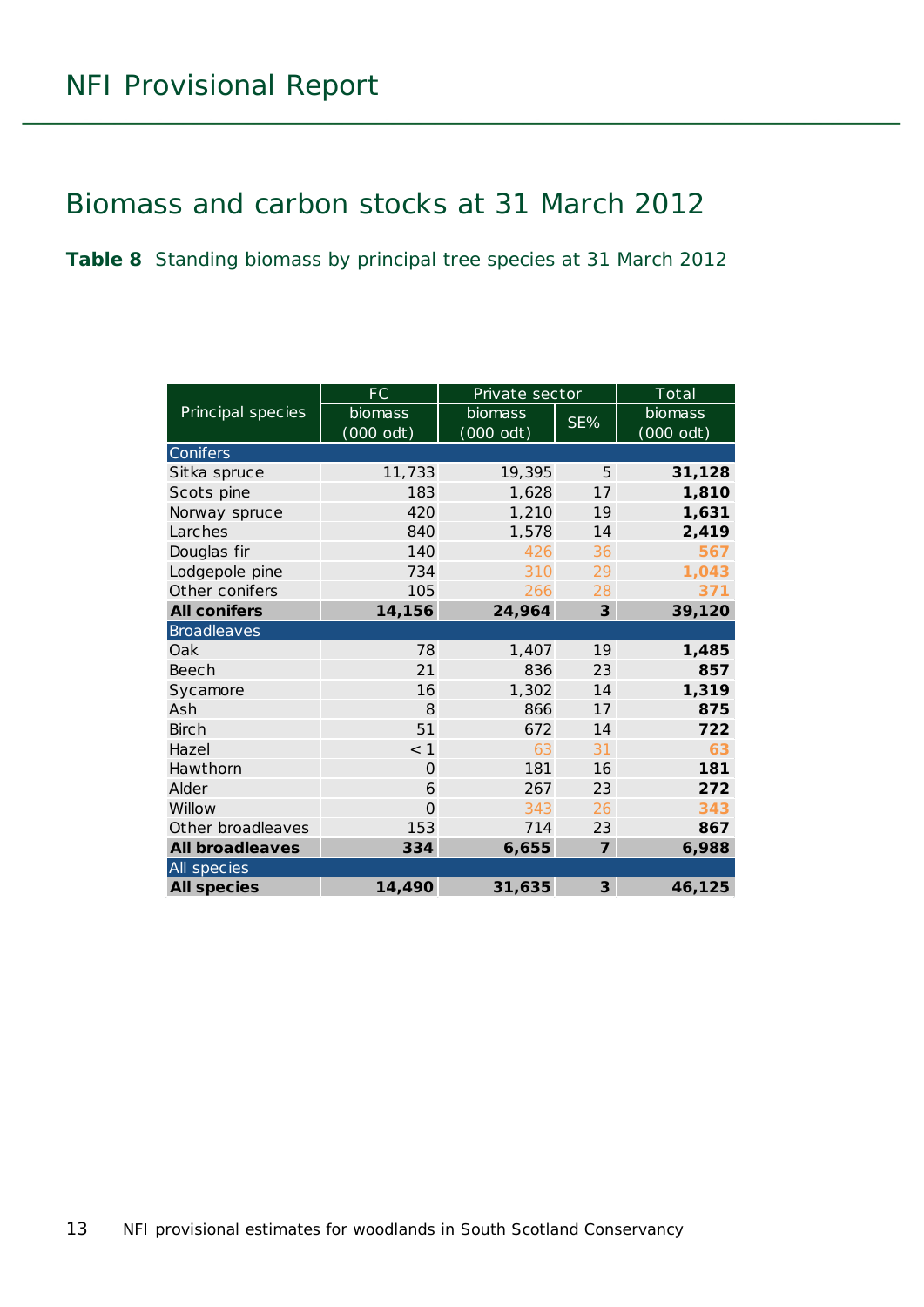#### <span id="page-13-0"></span>**Table 9** Total carbon stocks in principal tree species at 31 March 2012

|                        | FC             | Private sector | Total          |         |  |
|------------------------|----------------|----------------|----------------|---------|--|
| Principal species      | carbon         | carbon         | SE%            | carbon  |  |
|                        | (000 t)        | (000 t)        |                | (000 t) |  |
| Conifers               |                |                |                |         |  |
| Sitka spruce           | 5,867          | 9,698          | 5              | 15,564  |  |
| Scots pine             | 91             | 814            | 17             | 905     |  |
| Norway spruce          | 210            | 605            | 19             | 815     |  |
| Larches                | 420            | 789            | 14             | 1,209   |  |
| Douglas fir            | 70             | 213            | 36             | 283     |  |
| Lodgepole pine         | 367            | 155            | 29             | 522     |  |
| Other conifers         | 53             | 133            | 28             | 186     |  |
| <b>All conifers</b>    | 7,078          | 12,482         | 3              | 19,560  |  |
| <b>Broadleaves</b>     |                |                |                |         |  |
| Oak                    | 39             | 703            | 19             | 743     |  |
| Beech                  | 11             | 418            | 23             | 429     |  |
| Sycamore               | 8              | 651            | 14             | 659     |  |
| Ash                    | $\overline{4}$ | 433            | 17             | 437     |  |
| <b>Birch</b>           | 25             | 336            | 14             | 361     |  |
| Hazel                  | < 1            | 31             | 31             | 32      |  |
| Hawthorn               | $\Omega$       | 91             | 16             | 91      |  |
| Alder                  | 3              | 133            | 23             | 136     |  |
| Willow                 | $\Omega$       | 172            | 26             | 172     |  |
| Other broadleaves      | 76             | 357            | 23             | 434     |  |
| <b>All broadleaves</b> | 167            | 3,327          | $\overline{7}$ | 3,494   |  |
| All species            |                |                |                |         |  |
| <b>All species</b>     | 7,245          | 15,818         | 3              | 23,063  |  |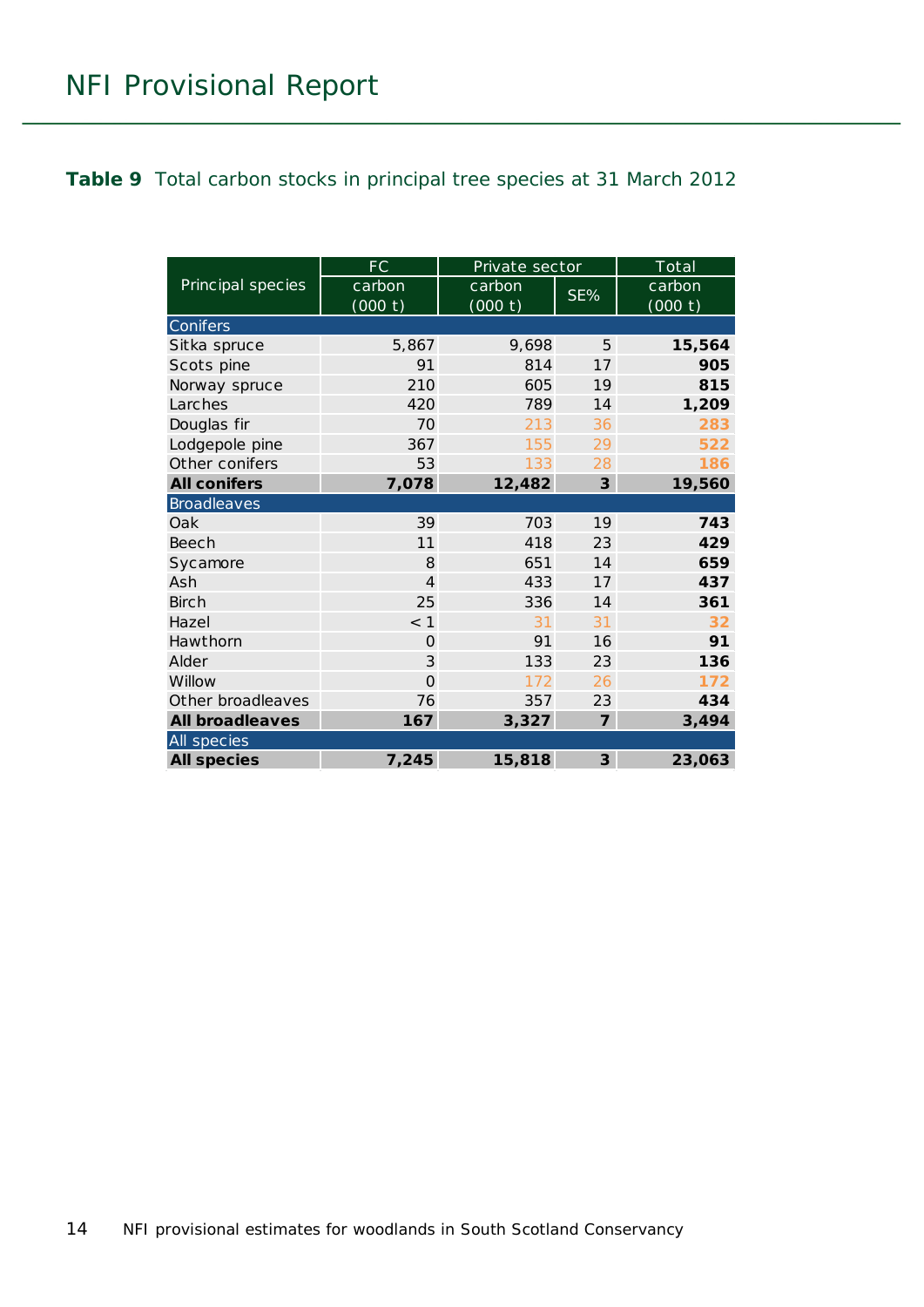# <span id="page-14-0"></span>Evidence of thinning

<span id="page-14-1"></span>

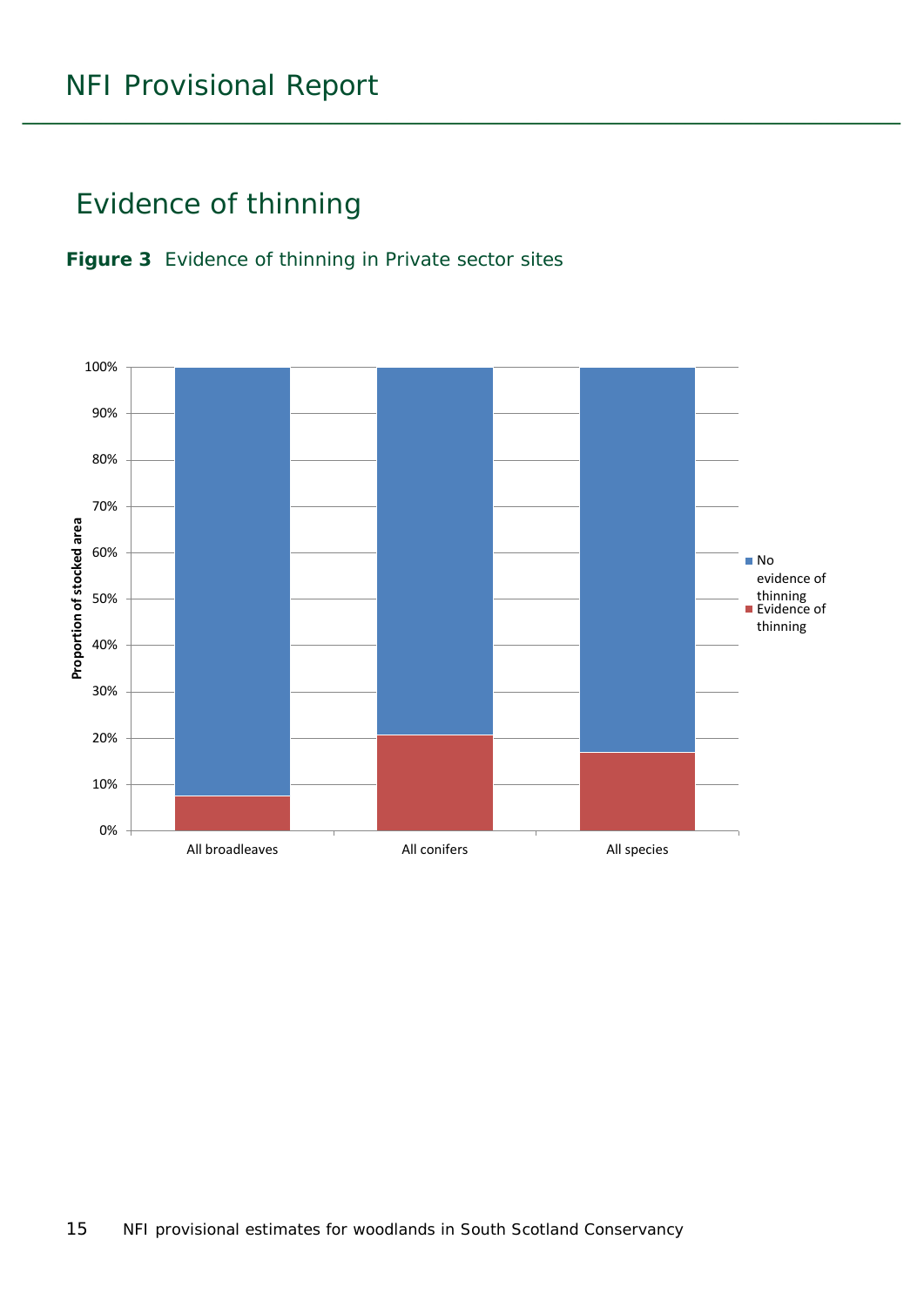### <span id="page-15-0"></span>50-year forecast of timber availability

Refer to the NFI report *50-year forecast of softwood timber availability* (2014) for a description of the underlying methodology and interpretation of the softwood forecast, and also for the Scotland and GB context.

Refer to the NFI report *50-year forecast of hardwood timber availability* (2014) for a description of the underlying methodology and interpretation of the hardwood forecast, and also for the Scotland and GB context.

In **Tables 10-12** and **Figures 4-8** the figures for the Forestry Commission are based on harvesting regimes derived from Forestry Commission felling and thinning plans as of 31 March 2012.

For the Private sector, information for **Tables 10-12** and **Figures 4-8** is based on a scenario which assumes felling at age of maximum mean annual increment with moderate wind risk measures for conifers. For broadleaves, however, only those areas where there is evidence of thinning are assumed to be managed in future. This is a highly conservative assumption but better reflects current practice than assuming all stands will be managed. In turn it is assumed that these broadleaved stands are managed to felling at age of maximum mean annual increment with moderate wind risk measures.

Restocking assumptions for conifer stands clearfelled during the forecast period have been implemented that provide for:

- a 10% reduction in the area of conifers on the subsequent rotation
- restocking of currently clearfelled land
- predicted species choices are used for the restocking

Restocking assumptions for broadleaved stands clearfelled during the forecast period have been included that provide for:

- No reduction in stocked area.
- Like for like species choices are used for broadleaves.
- That 50% of the land associated with the reduction in conifer stocked area arising from the assumption above is stocked with broadleaves.

A full description of the restocking assumptions is to be found in **Table D4** of the *50 year forecast of softwood timber availability* (2014). The same restocking assumptions have been applied to both the FC and Private sector forecasts.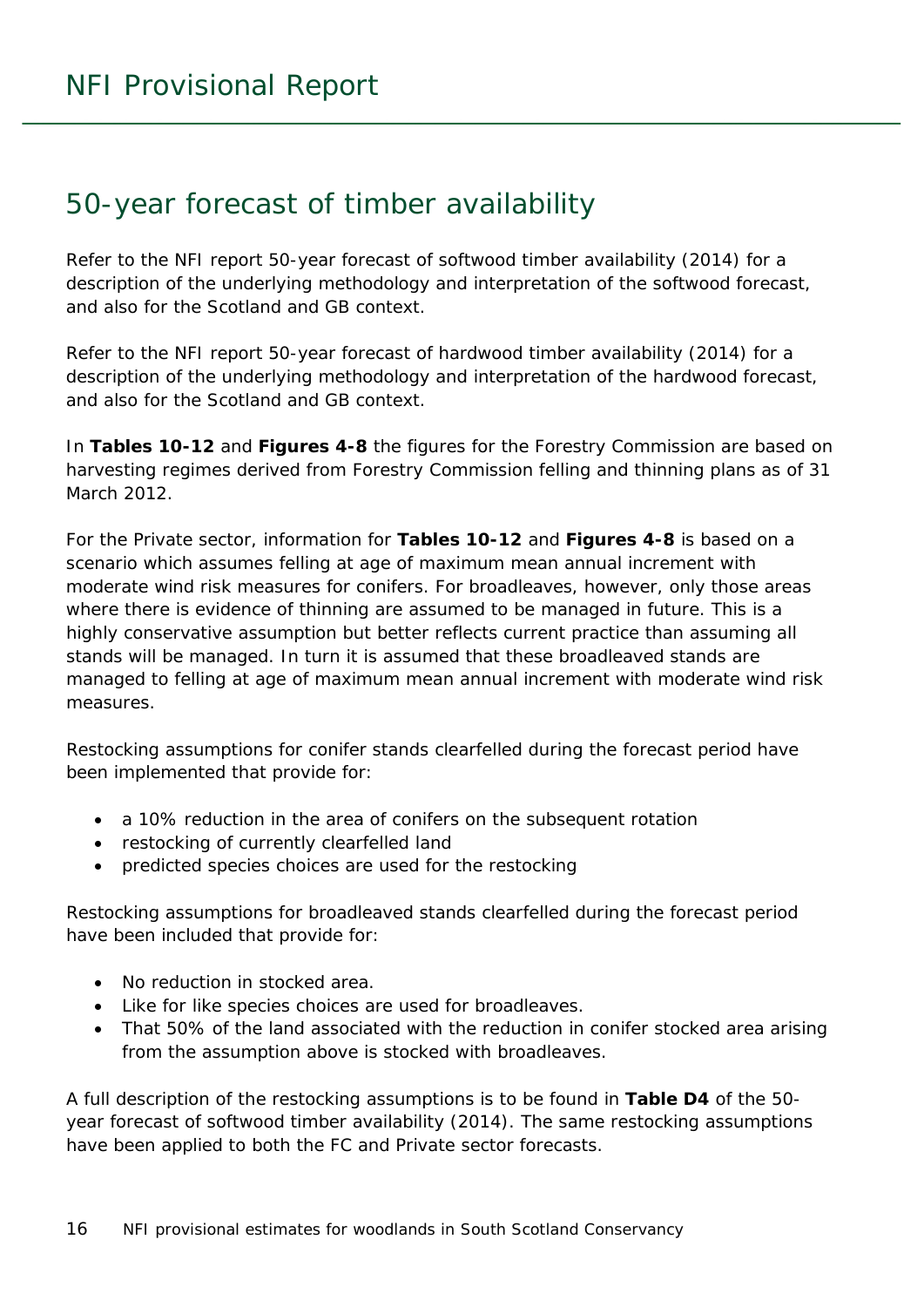Woodland that is classed as currently clearfelled will be restocked according to the restock prescription.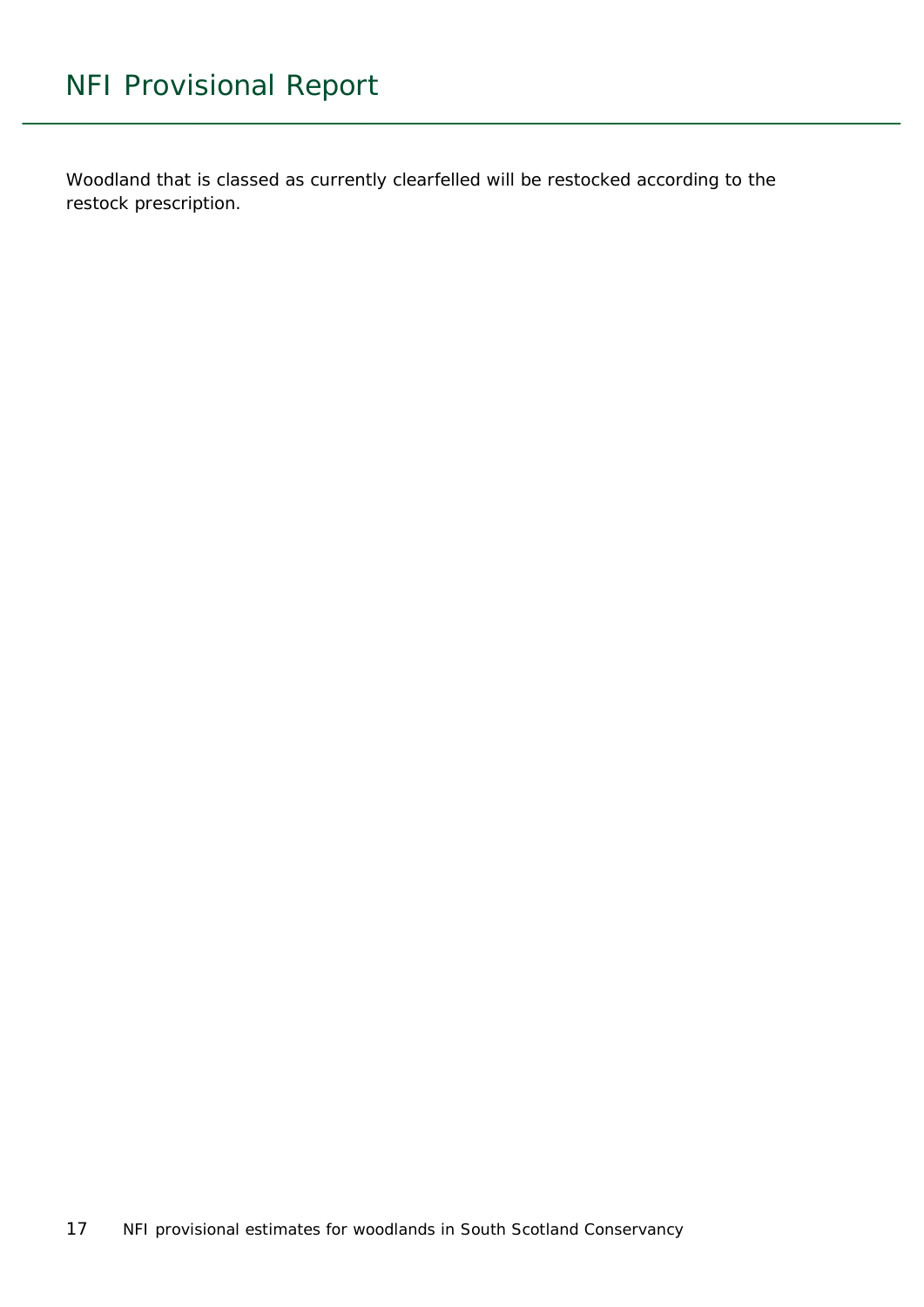#### 50-year forecast under the 'headline' harvesting scenario

**Table 10** 50-year forecast of average annual timber availability by time period and principal species

<span id="page-17-0"></span>

|                        | $2013 - 16$                     |                |     |                                 | $2017 - 21$                     |                |     | $2022 - 26$                         |                                 |                |     | $2027 - 31$                 |                                 |                |     |                                 |
|------------------------|---------------------------------|----------------|-----|---------------------------------|---------------------------------|----------------|-----|-------------------------------------|---------------------------------|----------------|-----|-----------------------------|---------------------------------|----------------|-----|---------------------------------|
|                        | FC                              | Private sector |     | Total                           | FC                              | Private sector |     | Total                               | FC.                             | Private sector |     | Total                       | FC.                             | Private sector |     | Total                           |
| Principal species      | volume                          |                | SE% | volume                          | volume                          |                | SE% | volume                              | volume                          |                | SE% | volume                      | volume                          |                | SE% | volume                          |
|                        | $(000 \text{ m}^3 \text{ obs})$ |                |     | $(000 \text{ m}^3 \text{ obs})$ | $(000 \text{ m}^3 \text{ obs})$ |                |     | $(000 \; \text{m}^3 \; \text{obs})$ | $(000 \text{ m}^3 \text{ obs})$ |                |     | $(000 \text{ m}^3)$<br>obs) | $(000 \text{ m}^3 \text{ obs})$ |                |     | $(000 \text{ m}^3 \text{ obs})$ |
|                        |                                 |                |     |                                 |                                 |                |     |                                     |                                 |                |     |                             |                                 |                |     |                                 |
| <b>All conifers</b>    | 1,210                           | 1,701          | 12  | 2,912                           | 1,270                           | 2,100          | 10  | 3,370                               | 1,231                           | 2,513          | 10  | 3,745                       | 1,202                           | 3,281          | 9   | 4,483                           |
| Sitka spruce           | 1030                            | 1,345          | 15  | 2376                            | 1077                            | 1,675          | 12  | 2752                                | 1096                            | 2,124          | 11  | 3220                        | 1057                            | 2,926          | 10  | 3983                            |
| Scots pine             | 6                               | 53             | 30  | 59                              | 8                               | 64             | 22  | 72                                  |                                 | 110            | 33  | 117                         |                                 | 91             | 35  | -98                             |
| Norway spruce          | 33                              | 97             | 24  | 131                             | 36                              | 65             | 20  | 102                                 | 23                              | 110            | 31  | 133                         | 32                              | 92             | 34  | 124                             |
| Larches                | 47                              | 138            | 22  | 185                             | 73                              | 163            | 22  | 236                                 | 49                              | 131            | 19  | 180                         | 62                              | 96             | 26  | 158                             |
| Douglas fir            |                                 | 28             | 40  | 32                              | 12                              | 64             | 55  | 76                                  | 9                               | 15             | 27  | 24                          | $\mathsf{Q}$                    | 19             | 37  | 28                              |
| Lodgepole pine         | 85                              | 15             | 65  | 100                             | 57                              |                | 40  | 64                                  | 38                              | 8              | 37  | 47                          | 27                              | 26             | 43  | 53                              |
| Other conifers         |                                 | 13             | 29  | 17                              | 6                               | 47             | 47  | 54                                  |                                 | 14             | 31  | 22                          |                                 |                | 33  |                                 |
| <b>All broadleaves</b> |                                 |                |     |                                 | $\mathbf{1}$                    |                |     | 67                                  | $\overline{2}$                  | 34             | 17  | 35                          |                                 | 34             | 18  | 35                              |
| Oak                    | $<$ 1                           | 12             | 70  | 12                              | $<$ 1                           |                | 75  | 11                                  | < 1                             |                | 44  |                             | $<$ 1                           |                | 22  | 2                               |
| Beech                  | $<$ 1                           |                | 65  |                                 | $<$ 1                           | 5              | 55  | 6                                   | < 1                             |                | 46  |                             | $<$ 1                           |                | 55  |                                 |
| Sycamore               | $<$ 1                           | 38             | 37  | 38                              | $<$ 1                           | 30             | 34  | 30                                  | < 1                             | $\mathbf Q$    | 27  | 9                           | < 1                             |                | 31  |                                 |
| Ash                    | $<$ 1                           |                | 36  |                                 | $<$ 1                           | 9              | 36  | 9                                   | < 1                             | 3              | 22  | 3                           | < 1                             |                | 49  |                                 |
| <b>Birch</b>           | $<$ 1                           |                | 33  |                                 | $<$ 1                           |                | 26  |                                     | < 1                             | 5              | 19  | 5                           | < 1                             |                | 45  |                                 |
| Hazel                  | $\Omega$                        | $<$ 1          | 39  | < 1                             | $\mathbf{O}$                    | < 1            | 44  | < 1                                 | < 1                             | < 1            | 58  | < 1                         | $\mathbf 0$                     | < 1            | 54  | $\lt$ 1                         |
| Hawthorn               | $\bigcap$                       |                | 33  | $<$ 1                           | $\mathbf 0$                     | < 1            | 25  | $<$ 1                               | $\circ$                         | < 1            | 25  | < 1                         | $\mathbf{O}$                    | $<$ 1          | 21  | $<$ 1                           |
| Alder                  | $<$ 1                           |                | 57  |                                 | $<$ 1                           |                | 65  |                                     | $<$ 1                           |                | 53  |                             | < 1                             |                | 55  |                                 |
| Willow                 | $\Omega$                        |                | 37  | $<$ 1                           | $\mathbf 0$                     |                | 28  |                                     | $\Omega$                        |                | 27  |                             | $\Omega$                        |                | 27  |                                 |
| Other broadleaves      | $<$ 1                           |                | 49  |                                 | $<$ 1                           |                | 40  |                                     | $<$ 1                           | 2              | 24  |                             | $<$ 1                           |                | 40  |                                 |
| <b>All species</b>     | 1,212                           | 1,775          | 12  | 2,987                           | 1,271                           | 2,170          | 9   | 3,442                               | 1,233                           | 2,553          | 10  | 3,786                       | 1,203                           | 3,326          | 9   | 4,529                           |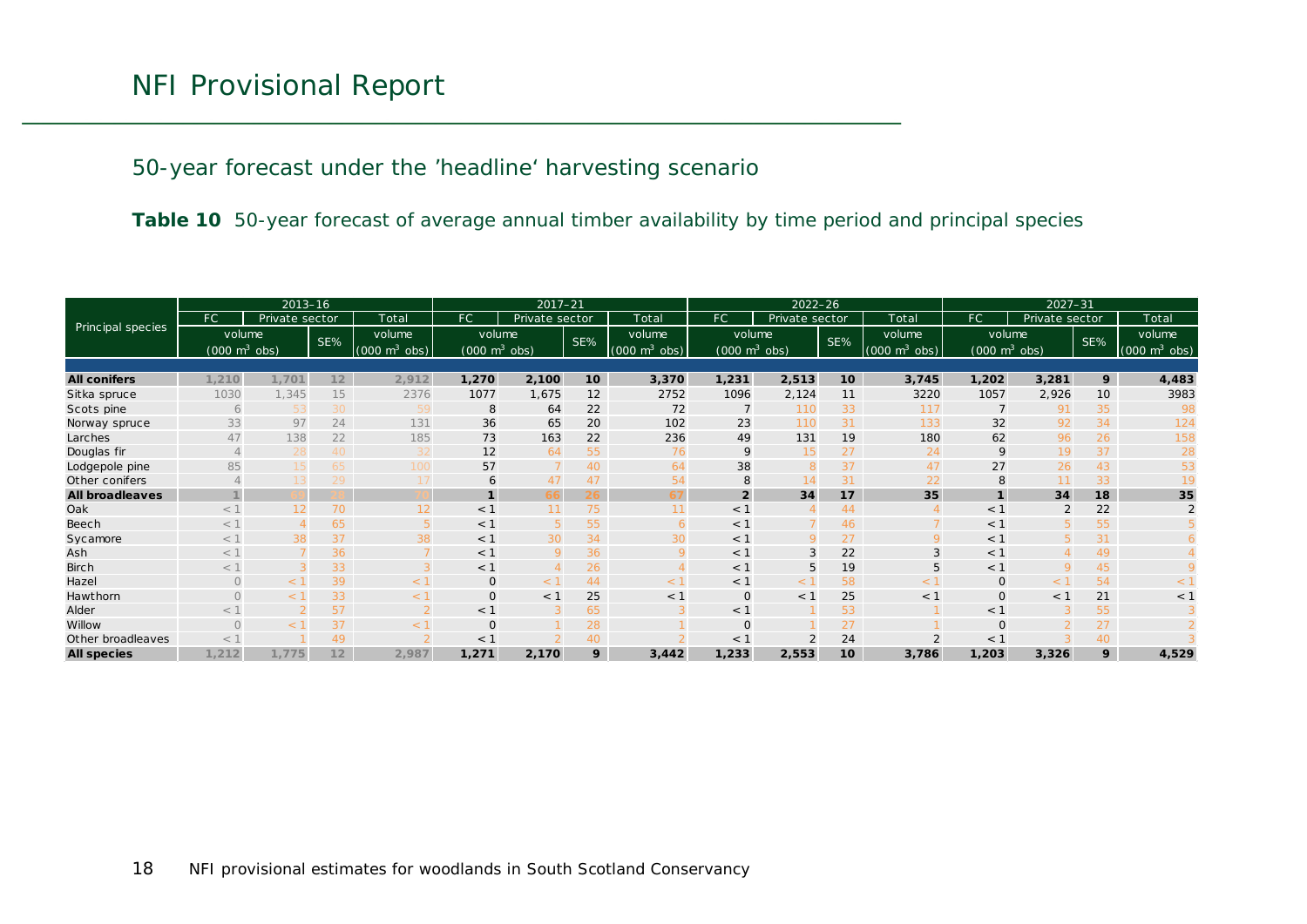**Table 10 (cont'd)** 50-year forecast of average annual timber availability by time period and principal species

|                        |                                           | $2032 - 36$              |     |                                       | 2037-41                                   |                |                 | $2042 - 46$                               |                                           |                |                 | $2047 - 51$                               |                                           |                |                 |                                           |
|------------------------|-------------------------------------------|--------------------------|-----|---------------------------------------|-------------------------------------------|----------------|-----------------|-------------------------------------------|-------------------------------------------|----------------|-----------------|-------------------------------------------|-------------------------------------------|----------------|-----------------|-------------------------------------------|
|                        | FC.                                       | Private sector           |     | Total                                 | FC                                        | Private sector |                 | Total                                     | FC                                        | Private sector |                 | Total                                     | FC.                                       | Private sector |                 | Total                                     |
| Principal species      | volume<br>$(000 \text{ m}^3 \text{ obs})$ |                          | SE% | volume<br>$(000 \text{ m}^3)$<br>obs) | volume<br>$(000 \text{ m}^3 \text{ obs})$ |                | SE%             | volume<br>$(000 \text{ m}^3 \text{ obs})$ | volume<br>$(000 \text{ m}^3 \text{ obs})$ |                | SE%             | volume<br>$(000 \text{ m}^3 \text{ obs})$ | volume<br>$(000 \text{ m}^3 \text{ obs})$ |                | SE%             | volume<br>$(000 \text{ m}^3 \text{ obs})$ |
|                        |                                           |                          |     |                                       |                                           |                |                 |                                           |                                           |                |                 |                                           |                                           |                |                 |                                           |
| <b>All conifers</b>    | 1,026                                     | 2,408                    | 10  | 3,434                                 | 893                                       | 1,958          | 10 <sup>1</sup> | 2,851                                     | 892                                       | 1,688          | 10              | 2,580                                     | 1,082                                     | 1,389          | 10 <sup>1</sup> | 2,471                                     |
| Sitka spruce           | 920                                       | 1,930                    | 12  | 2,850                                 | 769                                       | 1,592          | 12              | 2,362                                     | 733                                       | 1,348          | 11              | 2,081                                     | 870                                       | 1,062          | 12              | 1,933                                     |
| Scots pine             | 6                                         | 128                      | 44  | 134                                   | 16                                        | 48             | 26              | 65                                        | 22                                        | 90             | 34              | 112                                       | 32                                        | 79             | 22              | 112                                       |
| Norway spruce          | 18                                        | 148                      | 38  | 167                                   | 20                                        | 163            | 31              | 183                                       | 27                                        | 105            | 50              | 132                                       | 46                                        | 152            | 37              | 198                                       |
| Larches                | 52                                        | 106                      | 20  | 158                                   | 53                                        | 54             | 20              | 107                                       | 65                                        | 46             | 20              | 111                                       | 62                                        | 55             | 20              | 117                                       |
| Douglas fir            | 10                                        | 26                       | 41  | 36                                    | 12                                        | 24             | 42              | 36                                        | 13                                        | 24             | 34              | 37                                        | 15                                        | 19             | 18              | 34                                        |
| Lodgepole pine         | 14                                        | 29                       | 49  | 43                                    | 14                                        | 37             | 55              | 51                                        | 21                                        | 51             | 50              | 72                                        | 42                                        | 5              | 51              | 47                                        |
| Other conifers         | 6                                         | 23                       | 42  | 29                                    | 8                                         | 27             | 64              | 35                                        | 10                                        | 15             | 48              | 26                                        | 14                                        | 13             | 11              | 27                                        |
| <b>All broadleaves</b> | $\overline{3}$                            | 25                       | 11  | 28                                    | $\overline{\mathbf{4}}$                   | 33             | 12              | 37                                        | $\overline{7}$                            | 47             | 9               | 54                                        | 10                                        | 50             | 13              | 59                                        |
| Oak                    | < 1                                       | $\overline{2}$           | 22  | 3                                     | < 1                                       | 3              | 21              | $\overline{A}$                            | $\overline{2}$                            | $\overline{A}$ | 21              | 6                                         | 3                                         | $\overline{4}$ | 21              |                                           |
| Beech                  | < 1                                       | 3                        | 24  | 3                                     | < 1                                       | $\overline{4}$ | 36              |                                           | $<$ 1                                     |                | 37              |                                           | $<$ 1                                     | 6              | 40              |                                           |
| Sycamore               | < 1                                       | -6                       | 29  | 6                                     | < 1                                       | 8              | 23              | 8                                         | $<$ 1                                     | 9              | 19              | 10                                        | $<$ 1                                     | 8              | 23              | $\mathsf Q$                               |
| Ash                    | < 1                                       | 2                        | 16  | 2                                     | < 1                                       | $\mathbf{3}$   | 22              | 3                                         | $<$ 1                                     | $\overline{7}$ | 17              | $7\overline{ }$                           | $<$ 1                                     | $\overline{4}$ | 19              |                                           |
| Birch                  | < 1                                       |                          | 23  |                                       | < 1                                       | 6              | 37              |                                           |                                           | 11             | 16              | 12                                        |                                           | 11             | 22              | 12                                        |
| Hazel                  | < 1                                       | $<$ 1                    | 53  | < 1                                   | $\mathbf{O}$                              | < 1            | 44              | $<$ 1                                     | 0                                         | < 1            | 41              | < 1                                       | $\mathbf{O}$                              | 5              | 66              |                                           |
| Hawthorn               | $\Omega$                                  | < 1                      | 22  | < 1                                   | $\mathbf 0$                               | < 1            | 20              | < 1                                       | 0                                         | < 1            | 18              | < 1                                       | $\Omega$                                  | < 1            | 18              | $<$ 1                                     |
| Alder                  | < 1                                       |                          | 33  |                                       | < 1                                       | 3              | 26              |                                           |                                           | 5              | 21              | 6                                         | $\overline{2}$                            | $\overline{4}$ | 18              | 6                                         |
| Willow                 | $\Omega$                                  |                          | 25  |                                       | $\overline{0}$                            | 3              | 25              |                                           | $\Omega$                                  |                | 25              |                                           | $<$ 1                                     |                | 25              |                                           |
| Other broadleaves      | $\leq$ 1                                  | $\overline{\mathcal{L}}$ | 18  |                                       |                                           | 2              | 16              | 3                                         |                                           | $\overline{A}$ | 18              | 6                                         |                                           |                | 46              |                                           |
| <b>All species</b>     | 1,029                                     | 2,407                    | 10  | 3,436                                 | 897                                       | 1,998          | 10 <sup>1</sup> | 2,895                                     | 899                                       | 1,739          | 10 <sup>1</sup> | 2,638                                     | 1,092                                     | 1,441          | 9               | 2,533                                     |

<span id="page-18-0"></span>Note that the independent calculation of the estimates has led to the All species estimate being slightly lower than the sum of the All conifers and All broadleaves estimate for the 2032–36 period for the PS. Please refer to the cautionary note at the beginning of the results section.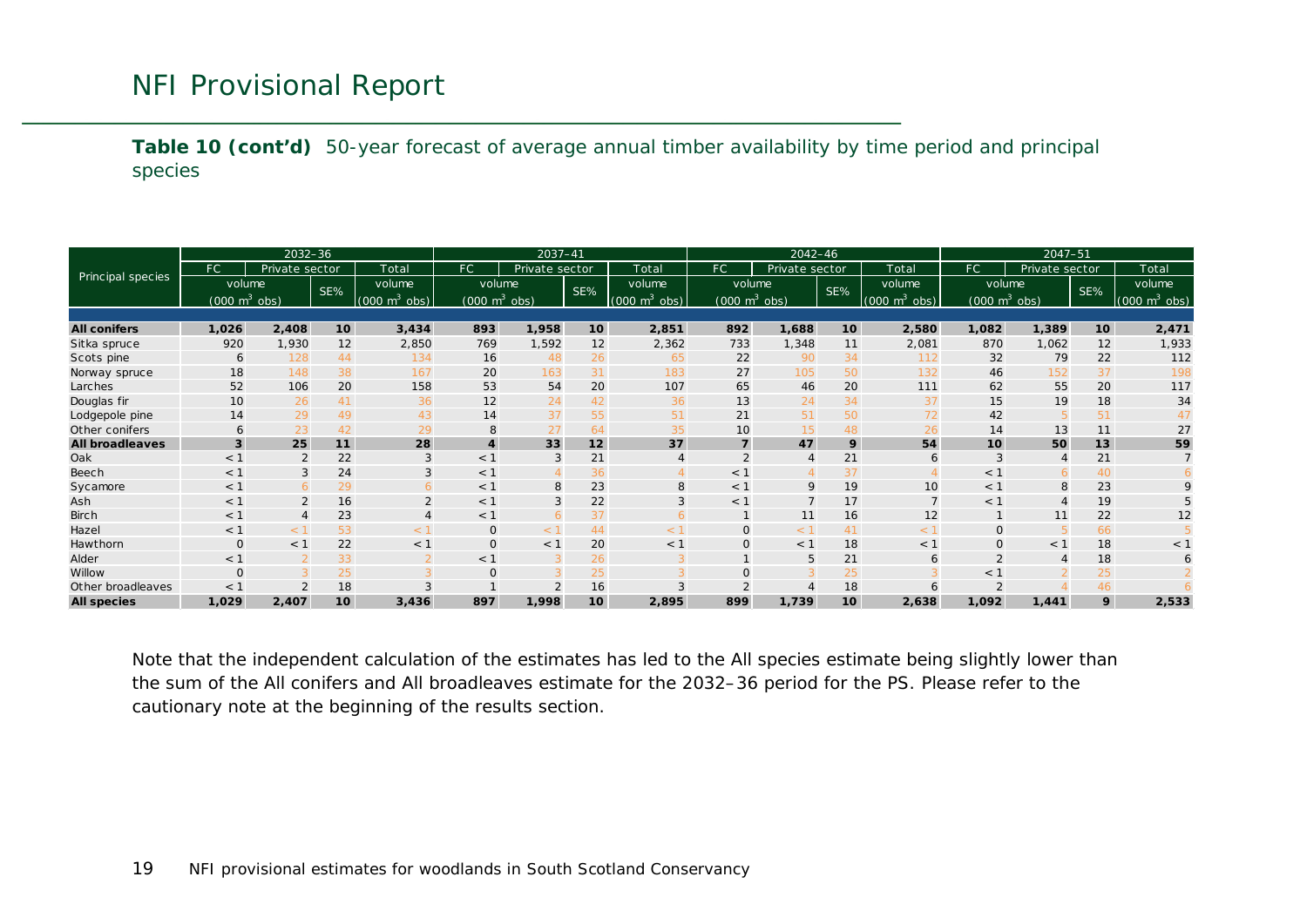**Table 10 (cont'd)** 50-year forecast of average annual timber availability by time period and principal species

<span id="page-19-0"></span>

|                        |                                     | 2052-56        |     |                                 | $2057 - 61$                         |                |     |                                 |  |  |
|------------------------|-------------------------------------|----------------|-----|---------------------------------|-------------------------------------|----------------|-----|---------------------------------|--|--|
|                        | FC                                  | Private sector |     | Total                           | FC.                                 | Private sector |     | Total                           |  |  |
| Principal species      | volume                              |                | SE% | volume                          | volume                              |                | SE% | volume                          |  |  |
|                        | $(000 \; \text{m}^3 \; \text{obs})$ |                |     | $(000 \text{ m}^3 \text{ obs})$ | $(000 \; \text{m}^3 \; \text{obs})$ |                |     | $(000 \text{ m}^3 \text{ obs})$ |  |  |
|                        |                                     |                |     |                                 |                                     |                |     |                                 |  |  |
| <b>All conifers</b>    | 798                                 | 1,823          | 8   | 2,621                           | 682                                 | 1,787          | 8   | 2,469                           |  |  |
| Sitka spruce           | 620                                 | 1,603          | 9   | 2,223                           | 537                                 | 1,555          | 9   | 2,092                           |  |  |
| Scots pine             | 26                                  | 71             | 23  | 96                              | 26                                  | 82             | 14  | 108                             |  |  |
| Norway spruce          | 30                                  | 44             | 48  | 74                              | 34                                  | 42             | 24  | 76                              |  |  |
| Larches                | 60                                  | 30             | 14  | 91                              | 36                                  | 33             | 16  | 69                              |  |  |
| Douglas fir            | 14                                  | 31             | 20  | 46                              | 19                                  | 29             | 21  | 48                              |  |  |
| Lodgepole pine         | 27                                  | 16             | 56  | 43                              | 10                                  | 15             | 77  | 25                              |  |  |
| Other conifers         | 21                                  | 25             | 9   | 46                              | 21                                  | 29             | 8   | 50                              |  |  |
| <b>All broadleaves</b> | 14                                  | 48             | 14  | 62                              | 18                                  | 59             | 17  | 77                              |  |  |
| Oak                    | $\overline{4}$                      | $\overline{4}$ | 14  | 9                               | 3                                   | 5              | 12  | 8                               |  |  |
| Beech                  | < 1                                 | 10             | 44  | 10                              | < 1                                 | $\overline{2}$ | 33  | 3                               |  |  |
| Sycamore               | < 1                                 | 11             | 30  | 11                              | < 1                                 | 21             | 40  | 21                              |  |  |
| Ash                    | < 1                                 | 3              | 29  | 3                               | < 1                                 | 3              | 45  | $\overline{A}$                  |  |  |
| <b>Birch</b>           | $\overline{2}$                      | $\overline{7}$ | 17  | 8                               | 5                                   | 6              | 13  | 11                              |  |  |
| Hazel                  | < 1                                 | < 1            | 30  | < 1                             | < 1                                 | < 1            | 49  | < 1                             |  |  |
| Hawthorn               | $\Omega$                            | < 1            | 18  | < 1                             | $\Omega$                            | < 1            | 19  | $<$ 1                           |  |  |
| Alder                  | 6                                   | $\overline{7}$ | 14  | 14                              | 9                                   | 15             | 25  | 24                              |  |  |
| Willow                 | < 1                                 | $\overline{2}$ | 26  | $\overline{2}$                  | < 1                                 | 3              | 25  | 3                               |  |  |
| Other broadleaves      | $\overline{2}$                      | $\overline{2}$ | 17  | 4                               | $<$ 1                               | $\overline{2}$ | 17  | 3                               |  |  |
| <b>All species</b>     | 813                                 | 1,871          | 8   | 2,683                           | 700                                 | 1,846          | 8   | 2,546                           |  |  |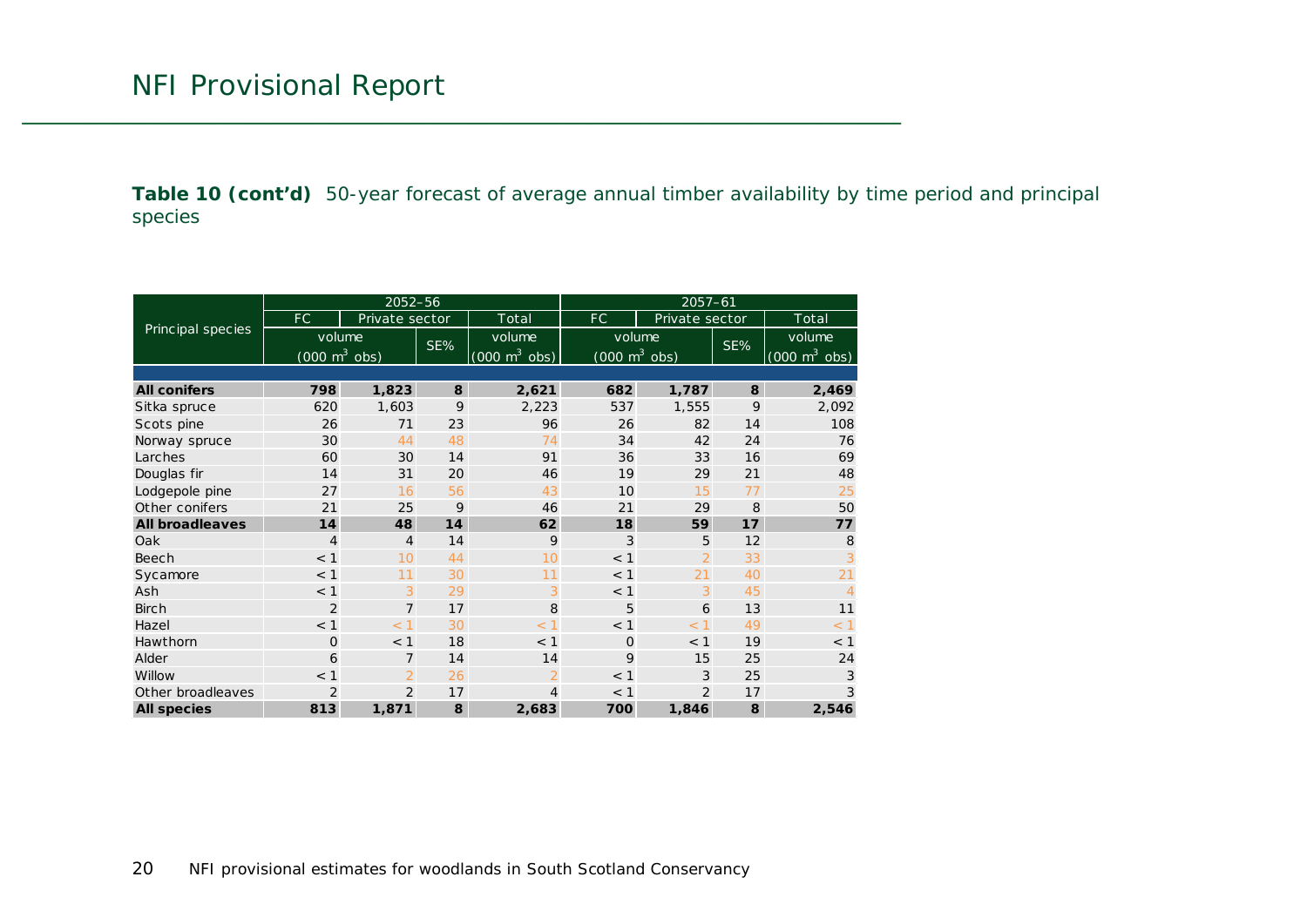<span id="page-20-0"></span>**Table 11** 50-year forecast of standing volume; average annual volumes within periods

|                 | FC                              | Private sector                  | Total                      |                                 |  |
|-----------------|---------------------------------|---------------------------------|----------------------------|---------------------------------|--|
| Forecast period | volume                          | volume                          | SE%                        | volume                          |  |
|                 | $(000 \text{ m}^3 \text{ obs})$ | $(000 \text{ m}^3 \text{ obs})$ |                            | $(000 \text{ m}^3 \text{ obs})$ |  |
| All conifers    |                                 |                                 |                            |                                 |  |
| $2013 - 16$     | 20,484                          | 42,212                          | $\mathcal S$               | 62,696                          |  |
| $2017 - 21$     | 19,134                          | 42,272                          | $\ensuremath{\mathcal{S}}$ | 61,406                          |  |
| $2022 - 26$     | 17,585                          | 40,189                          | $\overline{4}$             | 57,774                          |  |
| $2027 - 31$     | 16,102                          | 34,159                          | $\overline{4}$             | 50,261                          |  |
| 2032-36         | 15,525                          | 28,312                          | $\overline{4}$             | 43,837                          |  |
| 2037-41         | 15,699                          | 25,635                          | $\overline{4}$             | 41,334                          |  |
| $2042 - 46$     | 16,381                          | 25,043                          | $\overline{4}$             | 41,424                          |  |
| $2047 - 51$     | 17,220                          | 25,359                          | $\overline{4}$             | 42,579                          |  |
| 2052-56         | 18,313                          | 25,822                          | $\overline{4}$             | 44,135                          |  |
| $2057 - 61$     | 20,810                          | 25,775                          | 3                          | 46,584                          |  |
| All broadleaves |                                 |                                 |                            |                                 |  |
| $2013 - 16$     | 359                             | 7,631                           | $\overline{ }$             | 7,989                           |  |
| 2017-21         | 428                             | 8,438                           | 7                          | 8,866                           |  |
| $2022 - 26$     | 526                             | 9,592                           | 7                          | 10,118                          |  |
| $2027 - 31$     | 645                             | 10,881                          | 6                          | 11,525                          |  |
| 2032-36         | 784                             | 12,161                          | 6                          | 12,945                          |  |
| 2037-41         | 930                             | 13,385                          | 6                          | 14,315                          |  |
| $2042 - 46$     | 1,071                           | 14,468                          | 6                          | 15,539                          |  |
| 2047-51         | 1,197                           | 15,436                          | 5                          | 16,633                          |  |
| 2052-56         | 1,299                           | 16,325                          | 5                          | 17,624                          |  |
| $2057 - 61$     | 1,383                           | 17,146                          | 5                          | 18,529                          |  |
| All species     |                                 |                                 |                            |                                 |  |
| $2013 - 16$     | 20,842                          | 49,864                          | $\mathcal S$               | 70,706                          |  |
| 2017-21         | 19,562                          | 50,727                          | $\ensuremath{\mathcal{S}}$ | 70,289                          |  |
| 2022-26         | 18,111                          | 49,783                          | $\ensuremath{\mathcal{S}}$ | 67,895                          |  |
| $2027 - 31$     | 16,747                          | 45,005                          | $\ensuremath{\mathcal{S}}$ | 61,752                          |  |
| 2032-36         | 16,309                          | 40,562                          | $\ensuremath{\mathcal{S}}$ | 56,871                          |  |
| 2037-41         | 16,630                          | 39,107                          | $\ensuremath{\mathcal{S}}$ | 55,737                          |  |
| $2042 - 46$     | 17,452                          | 39,596                          | 3                          | 57,048                          |  |
| $2047 - 51$     | 18,417                          | 40,879                          | 3                          | 59,295                          |  |
| 2052-56         | 19,613                          | 42,231                          | 3                          | 61,844                          |  |
| $2057 - 61$     | 22,193                          | 43,013                          | 3                          | 65,206                          |  |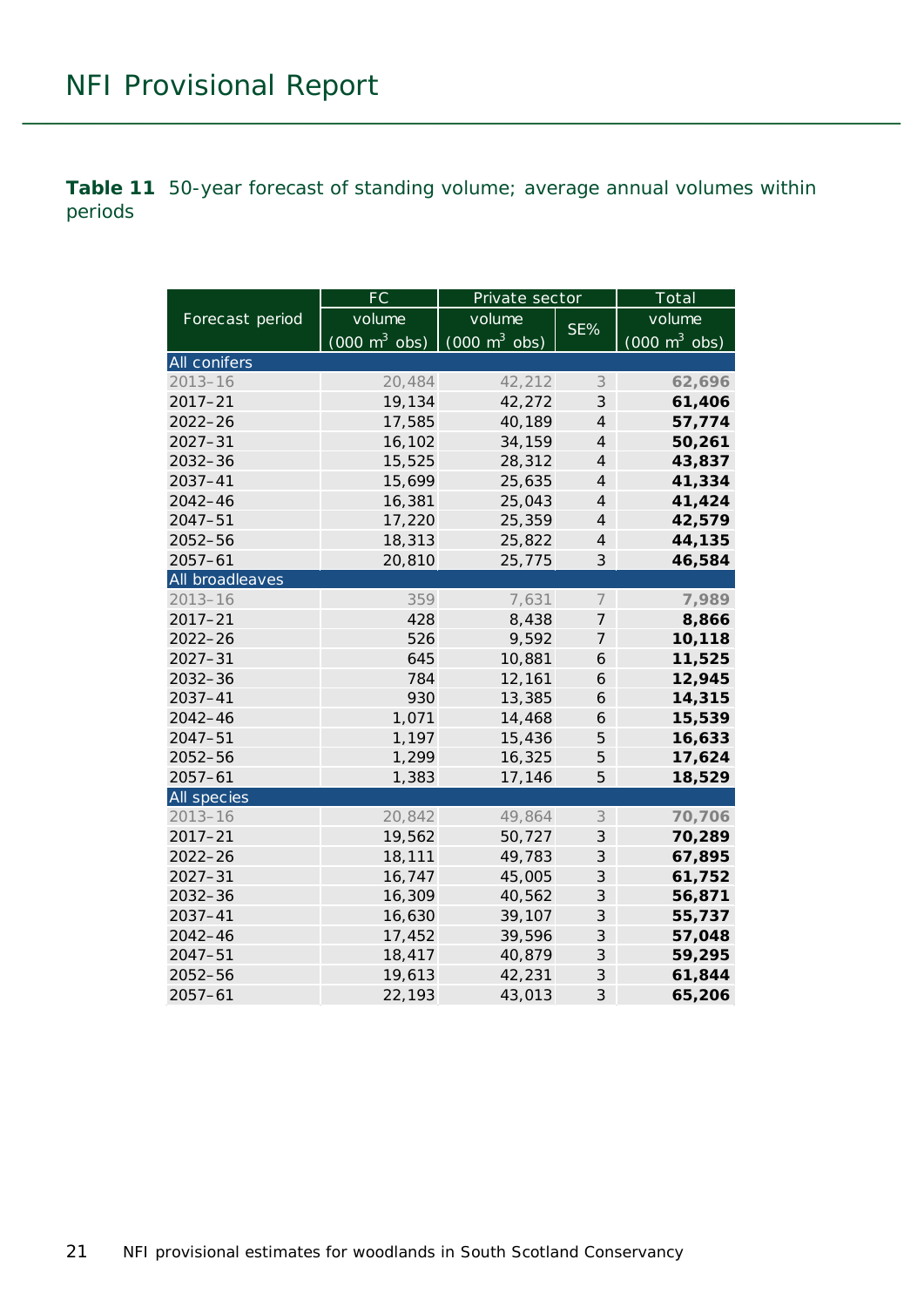<span id="page-21-0"></span>**Table 12** 50-year forecast of net increment; average annual volumes within periods

|                 | FC                              | Private sector                      | Total                       |                                 |  |
|-----------------|---------------------------------|-------------------------------------|-----------------------------|---------------------------------|--|
| Forecast period | volume                          | volume                              |                             | volume                          |  |
|                 | $(000 \text{ m}^3 \text{ obs})$ | $(000 \; \text{m}^3 \; \text{obs})$ | SE%                         | $(000 \text{ m}^3 \text{ obs})$ |  |
| All conifers    |                                 |                                     |                             |                                 |  |
| $2013 - 16$     | 1,025                           | 1,944                               | 3                           | 2,969                           |  |
| $2017 - 21$     | 984                             | 2,010                               | 3                           | 2,994                           |  |
| $2022 - 26$     | 916                             | 1,931                               | 3                           | 2,847                           |  |
| $2027 - 31$     | 928                             | 1,774                               | 3                           | 2,701                           |  |
| $2032 - 36$     | 956                             | 1,603                               | 3                           | 2,559                           |  |
| $2037 - 41$     | 1,014                           | 1,544                               | 3                           | 2,558                           |  |
| 2042-46         | 1,082                           | 1,589                               | 3                           | 2,671                           |  |
| $2047 - 51$     | 1,139                           | 1,654                               | 3                           | 2,793                           |  |
| 2052-56         | 1,166                           | 1,735                               | 3                           | 2,901                           |  |
| $2057 - 61$     | 1,215                           | 1,764                               | $\overline{2}$              | 2,979                           |  |
| All broadleaves |                                 |                                     |                             |                                 |  |
| $2013 - 16$     | 14                              | 214                                 | $\overline{ }$              | 228                             |  |
| $2017 - 21$     | 18                              | 259                                 | 5                           | 277                             |  |
| $2022 - 26$     | 23                              | 285                                 | 5                           | 308                             |  |
| $2027 - 31$     | 27                              | 288                                 | 5                           | 315                             |  |
| 2032-36         | 32                              | 280                                 | 5                           | 311                             |  |
| $2037 - 41$     | 33                              | 267                                 | 5                           | 300                             |  |
| 2042-46         | 34                              | 252                                 | 5                           | 286                             |  |
| $2047 - 51$     | 34                              | 237                                 | 5                           | 271                             |  |
| $2052 - 56$     | 33                              | 223                                 | 5                           | 256                             |  |
| $2057 - 61$     | 32                              | 209                                 | 5                           | 241                             |  |
| All species     |                                 |                                     |                             |                                 |  |
| $2013 - 16$     | 1,039                           | 2,160                               | 3                           | 3,199                           |  |
| $2017 - 21$     | 1,002                           | 2,272                               | $\overline{2}$              | 3,274                           |  |
| $2022 - 26$     | 939                             | 2,219                               | $\overline{2}$              | 3,158                           |  |
| $2027 - 31$     | 955                             | 2,064                               | $\mathcal{S}_{\mathcal{S}}$ | 3,019                           |  |
| $2032 - 36$     | 987                             | 1,887                               | 3                           | 2,874                           |  |
| $2037 - 41$     | 1,047                           | 1,816                               | $\mathcal{S}_{\mathcal{S}}$ | 2,863                           |  |
| $2042 - 46$     | 1,116                           | 1,846                               | $\overline{2}$              | 2,961                           |  |
| $2047 - 51$     | 1,173                           | 1,894                               | $\overline{c}$              | 3,067                           |  |
| 2052-56         | 1,199                           | 1,959                               | $\overline{2}$              | 3,158                           |  |
| $2057 - 61$     | 1,248                           | 1,974                               | $\overline{2}$              | 3,221                           |  |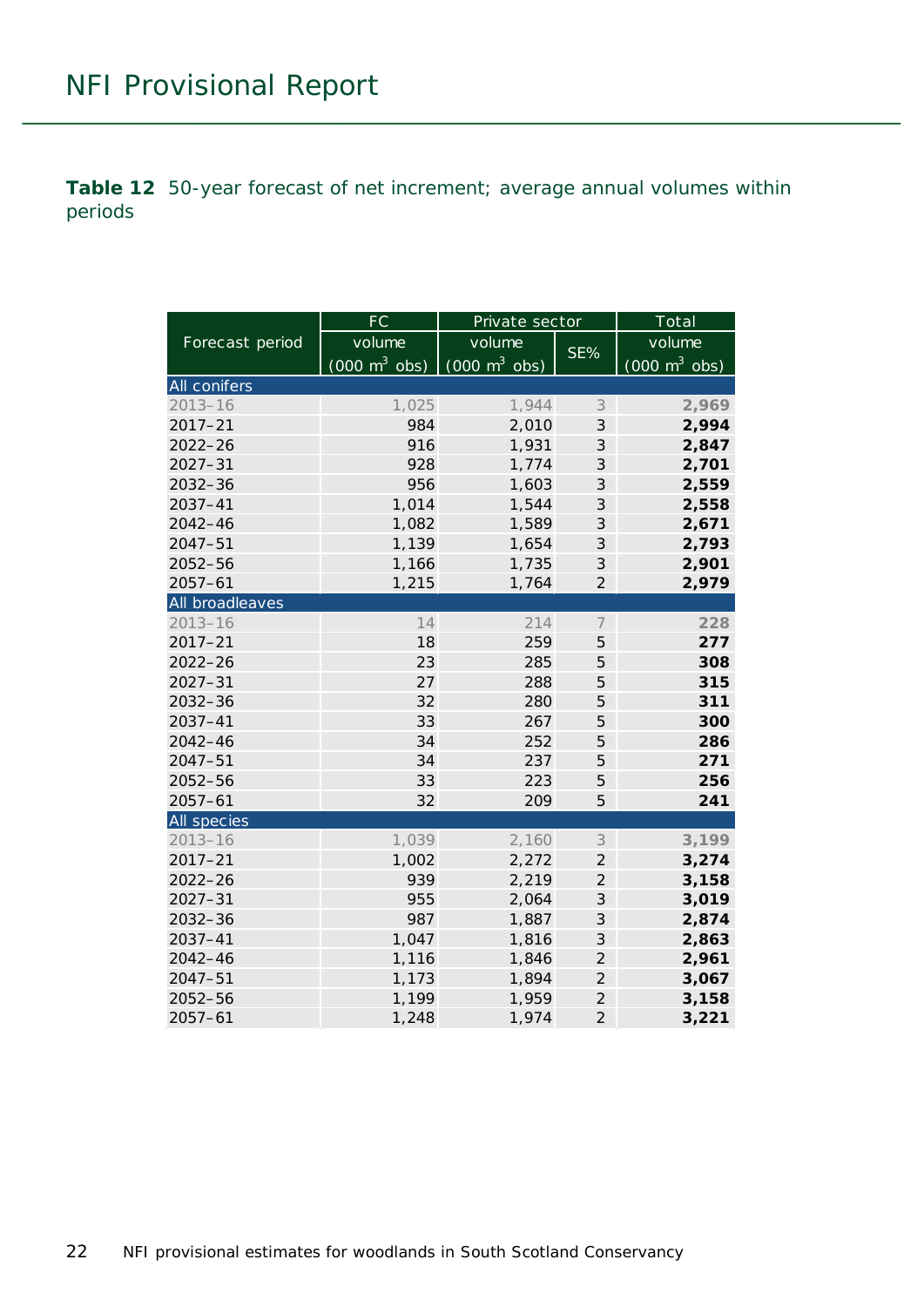<span id="page-22-0"></span>

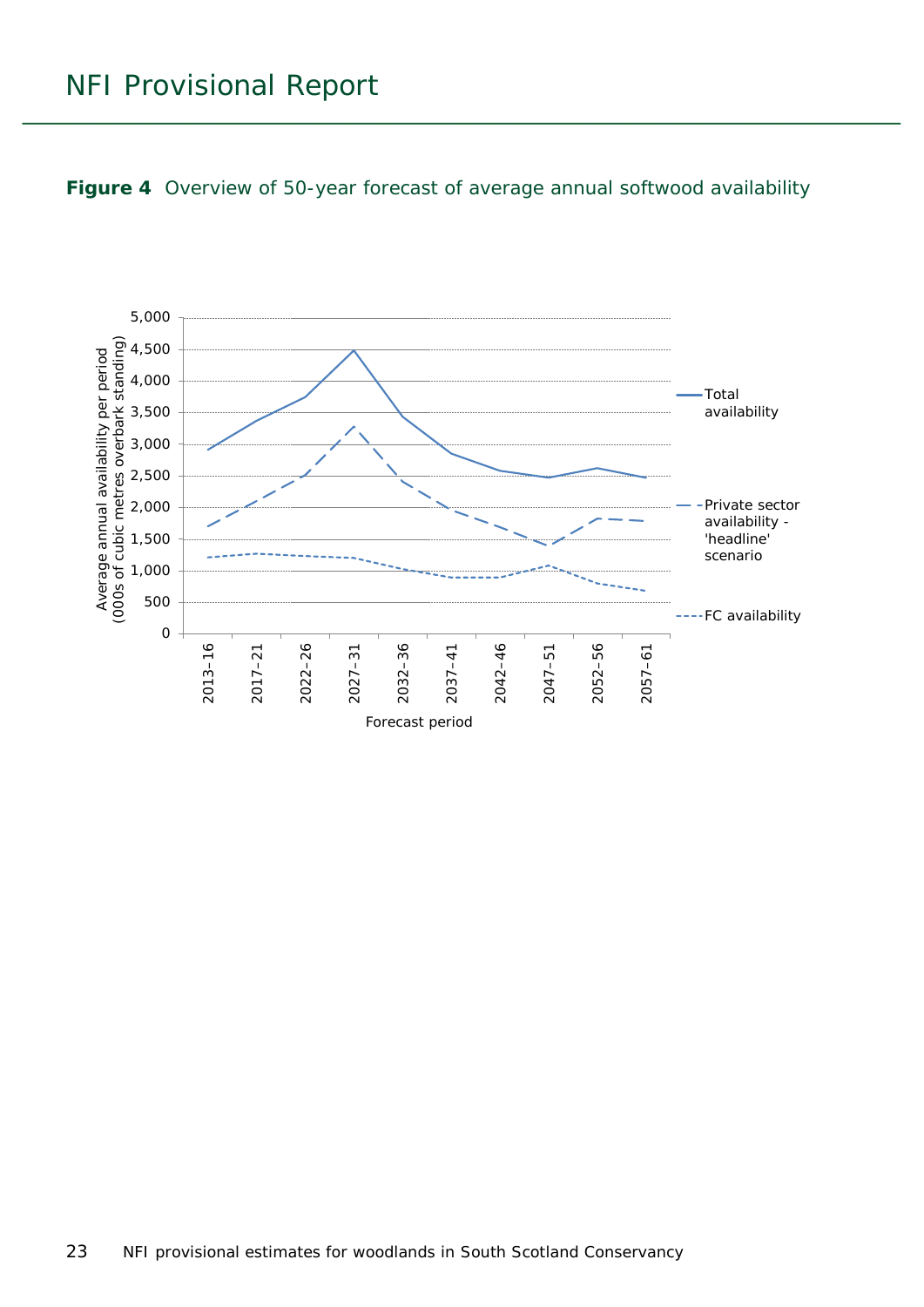

#### <span id="page-23-0"></span>**Figure 5** 50-year forecast of average annual softwood availability

<span id="page-23-1"></span>**Figure 6** 50-year forecast of average annual hardwood availability

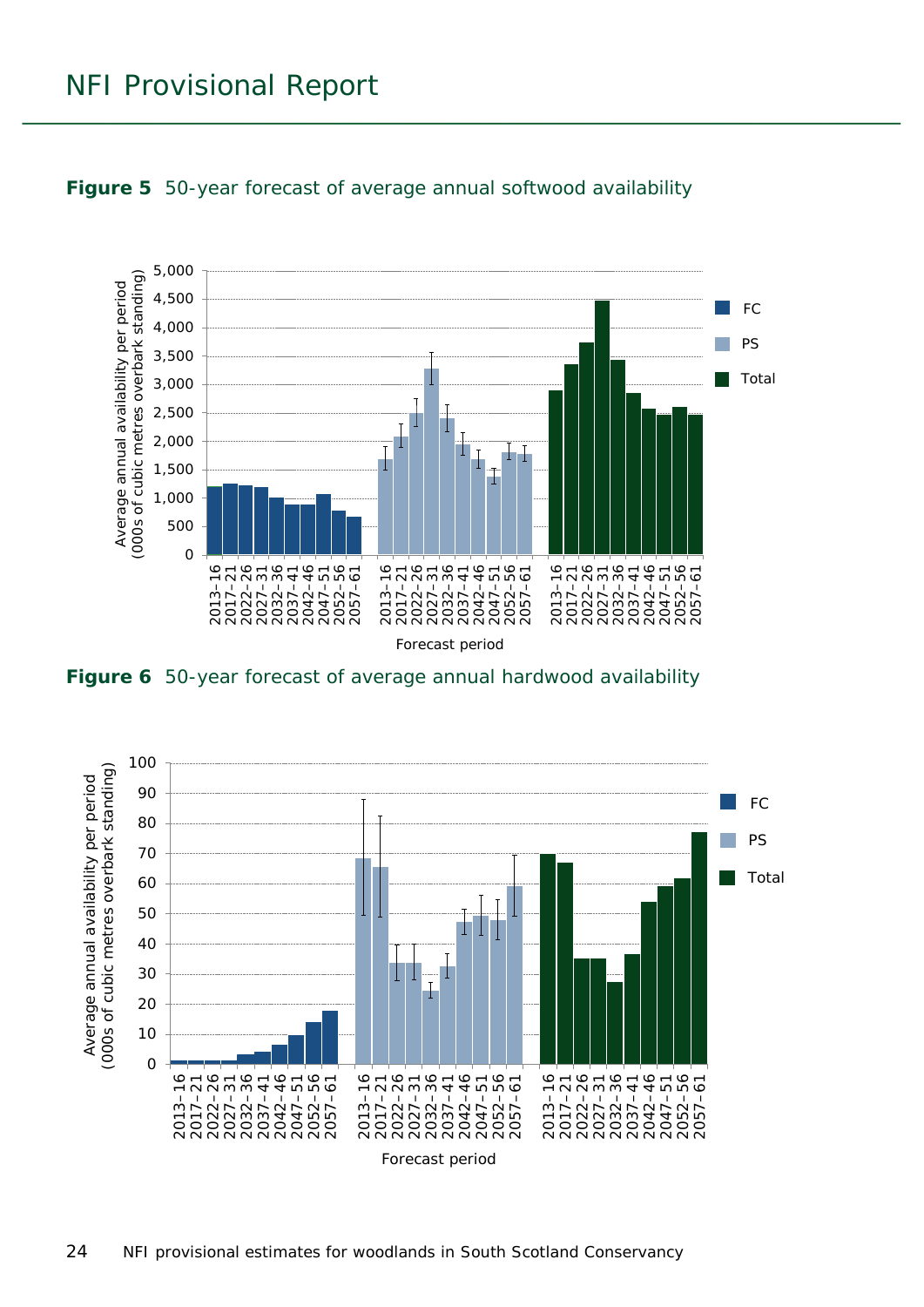

<span id="page-24-0"></span>

<span id="page-24-1"></span>**Figure 8** 50-year forecast of hardwood standing volume, increment and availability